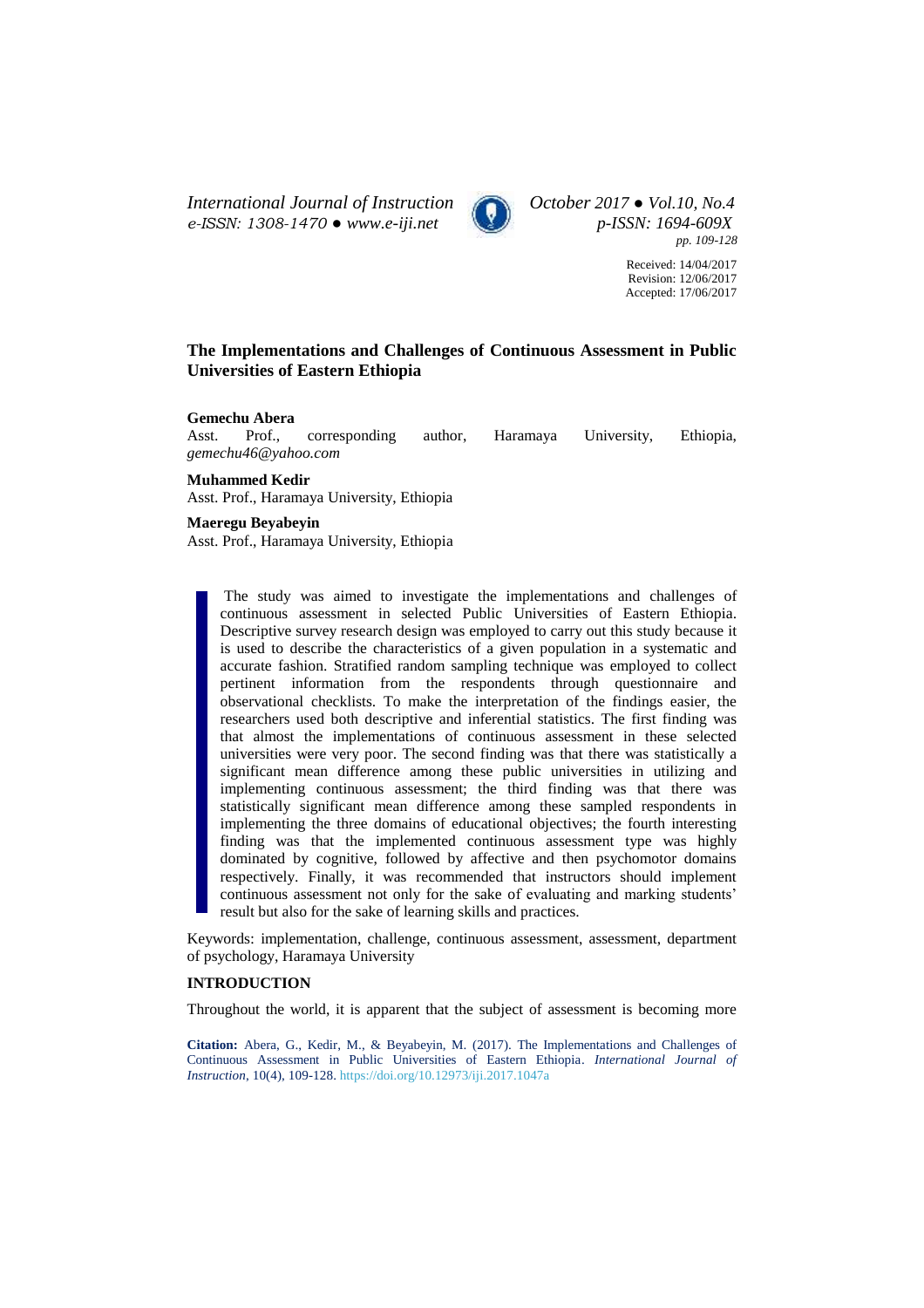and more central to the whole process of higher education, as it has found ways to assure and enhance the quality of educational provision, with a changed focus on outcomes rather than input. If we want to know what students have learned and how effective the learning process has been, the evidence we primarily turn to is students' work and how it has been assessed. This indicates that assessment of students' learning has recently generated considerable interest in educational circles (Teshome, 2001). This interest has focused on such issues as the extent to which teachers should incorporate and state standards into their teaching and assessment, as well as the degree to which teachers should use traditional tests or alternative assessments. The coverage of classroom assessments begins with an examination of the varied features of the classroom as an assessment context. From the explanation, one can understand that assessment matters to students, the teachers who assess them, the institutions in which they are assessed, the parents, partners, and careers who support them; it matters to the employers who would like to offer them jobs on graduation and to the funders who pay for higher education and want to see the maintenance of standards and values of money (Smith, 1996).

On the other hand, there is a growing mistrust of paper and pencil made examinations globally. They are criticized for their detrimental effects on instruction and students. Eckstein and Noah (1992); Smith (1996) and Adams (1996) pointed to the problems and weaknesses of paper and pencil made assessment in general and paper made tests and examination in particular. These effects include (1) focus on irrelevant concepts that do not impact directly on students' lives; (2) biasness that results from factors such as use of foreign languages, gender bias, and favor of certain ethnic groups; (3)discrimination against other learners who live in poor socio-economic conditions and the less gifted learners who may cause learning problems and lowered self-esteem in learners; (4) unnecessary academic overloading or voluminous factual knowledge provided to students in preparation for examinations*;* (5) alarming failure rates as a consequence of overloading, biasness and unreliable grading; and (6) superficial, rote learning and negligence of higher order thinking skills such as reasoning, problem solving, imagination and independent inquiry and mismatch between education and job market that results in lack of necessary skills required in the workplace (Abruscado, 2000).

These necessitate institutions of higher education to seek more valid alternative ways of assessing students. It is envisaged that use of continuous assessment practices may provide reliable evidence of the competences that are developed in the prospective labor force for any country. Continuous assessments entail a range of assessment methods designed to take the place of or to supplement paper and pencil tests and examinations (Schwartz &Webb, 2002). These may involve use of projects, extended essays, portfolios, paper presentations, exhibitions, examinations and tests to assess learners' achievements (Hart, 1994). These days many countries such as Spain, Australia, England and others are applying continuous assessment partly or wholly in their educational system (Heaton, 1990). In addition, Nikko (1995) states that in many countries educators are expressing their interest toward assessments into two different ways. Their interests appear to arise from related, but different educational concerns. First educator recognizes that good instruction requires information about the instruction requires information about the student progress. The second reason for educators'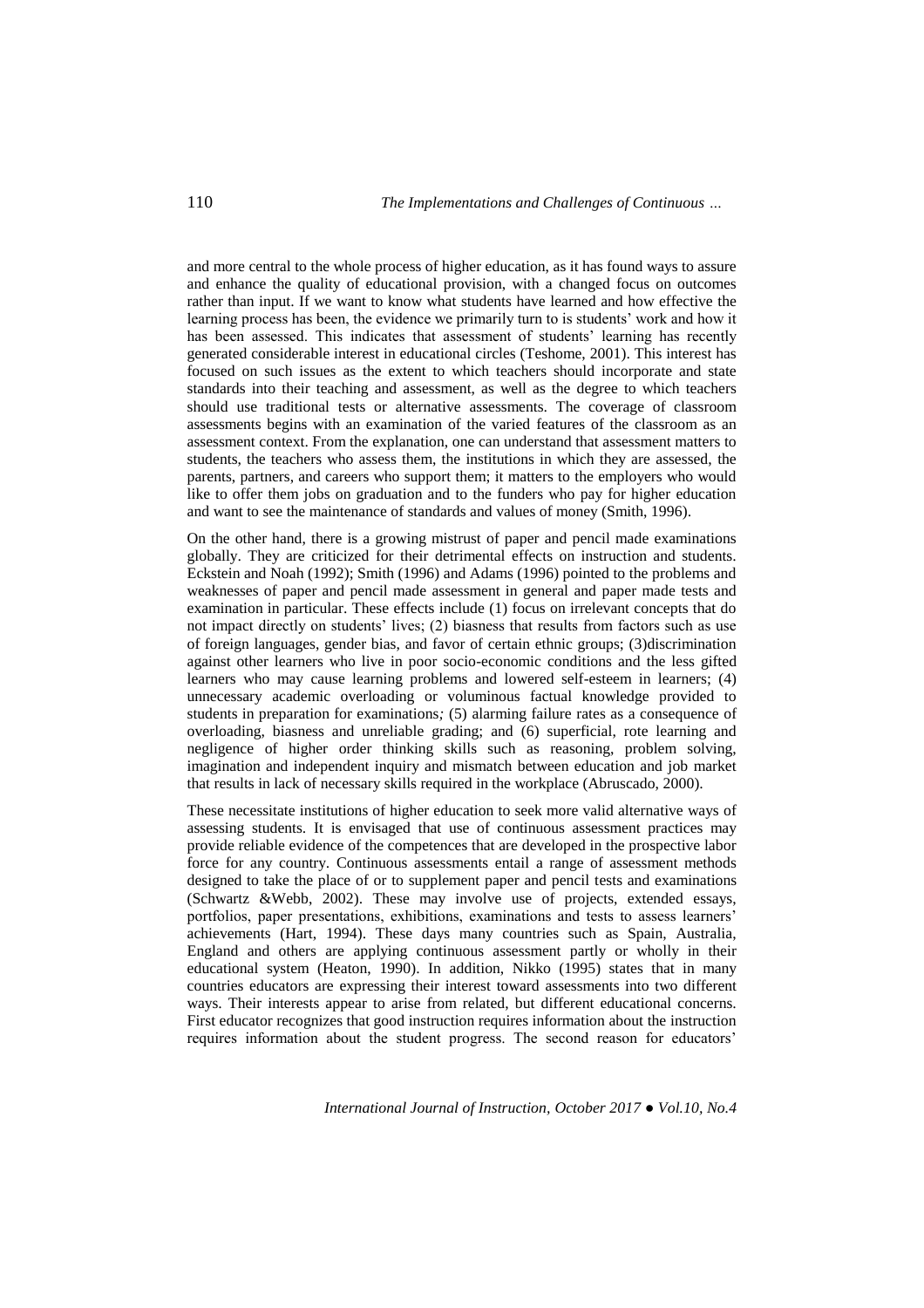interest in continuous assessment is to become fair to the students.

Taking all these into account, the Ethiopian Ministry of Education- MoE (1994) introduced continuous assessment at various levels of educational institutions. The practical task of implementing the new curriculum at school level requires continuous assessment as part of curriculum in general and the instructional process in particular. To realize this, the role of teachers is undeniable. Assessment of student achievements is subjected to several challenging and emerging socio-economic factors worldwide. These challenges hit hard on the quality of assessment practices (Smith & Maclec, 1994). These dynamics and challenges of education impact on higher education to the extent that the nature of higher education is in a continuing flux. More than twenty-five years ago, Kellaghan and Greaney (1992) indicated that the problem of the unsatisfactory quality of education was not new to Ethiopia. Therefore, assessing the status of the implementation and the challenges of continuous assessment was found to be very crucial in these Public Universities of Eastern Ethiopia by the research groups.

## **THEORETICAL FRAMEWORK**

Educational assessment provides the necessary feedback we require to maximize the outcomes of educational efforts. The assessment of learners' learning provides objective evidences necessary in the decision-making process in education. As clearly pointed out by Cone and Foster (1991), good assessment resulting in accurate data is the foundation of sound decision making. There is little doubt among educational practitioners about the special value of assessment as a basic condition for effective learning. The major problems of assessment of learners have been in the approaches or methods. There is a large amount of literature on assessment–incorporating behaviourist, cognitive, constructivist and socio-cultural (situative) approaches to education. Much of the literature on assessment focuses on summative assessment but there is also a large body of literature centred on formative feedback and on formative assessment. Much of the literature, although very valuable, is heavy going for a teacher starting out in higher education. The intention of this idea is to utilize the literature in order to deconstruct the theoretical and philosophical aspects of formative feedback and formative assessment and in so doing consider the pragmatics of using formative feedback and formative assessment in the teaching practice to enable teachers to enhance the opportunities for their students to learn ( Alastair, 2008) .

Continuous assessment would alter the learning environment in higher education and provide positive student-learning opportunities, encourage dialogue between teachers and students. It also enhances the student-learning experience, provide motivation for students by moving toward a formative assessment ethics and allow students to take responsibility and ownership for their learning and education (Alastair, 2008). There are a number of common themes that will be addressed in assessment in higher learning which includes: (1) the involvement and engagement of students in the feedback process–one might think this is fairly obvious, but is actually quite tricky to achieve;(2) explaining to students how formative assessment activities are contributing to their learning; (3) providing timely and constructive feedback on assessment activities; (4)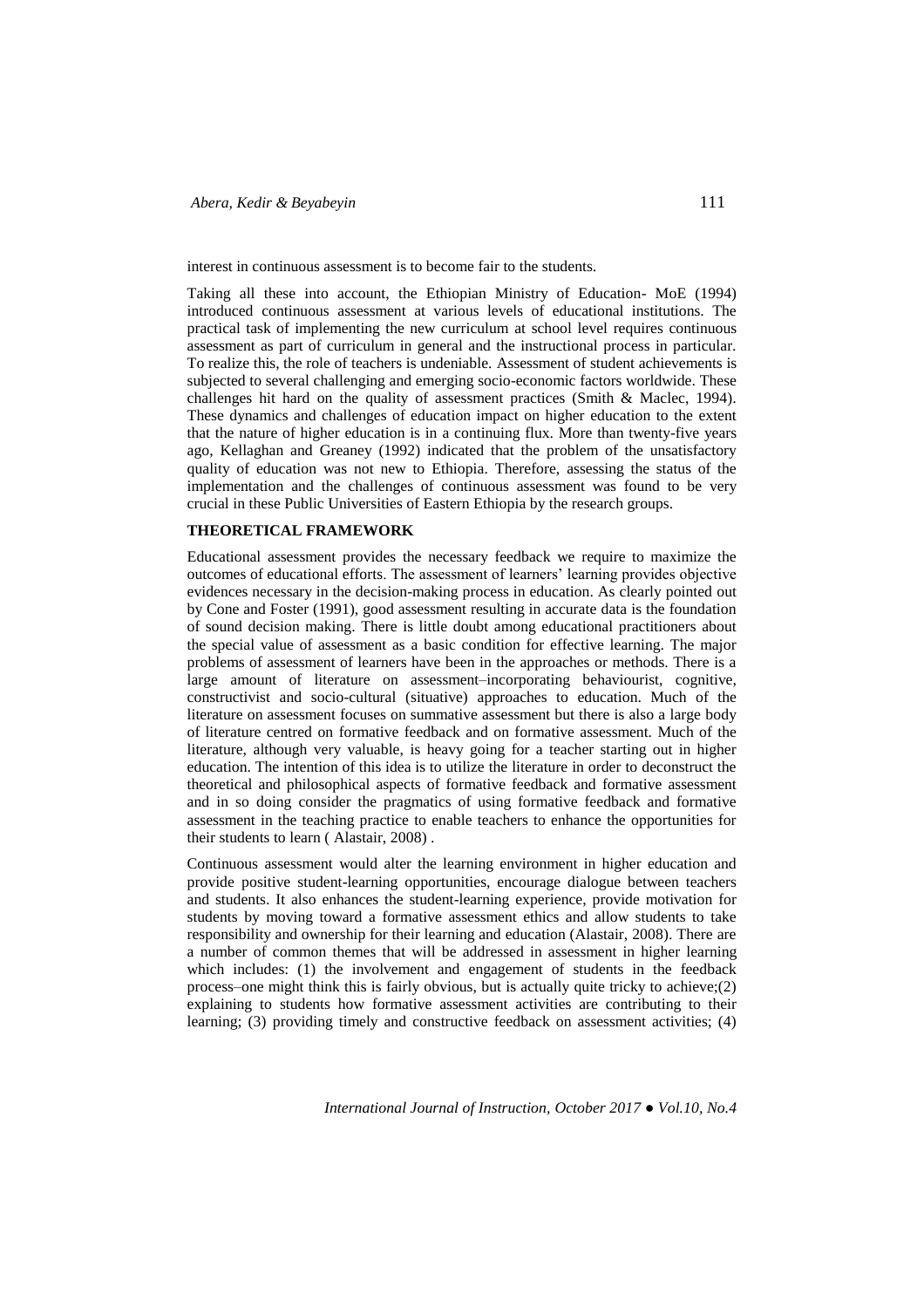ensuring equity and equality in all formative activities taking into account the diverse student population.

## **The purpose of assessment**

A review of the literature on assessment suggests a range of functions of assessment including: (1) to inform an overall judgment of achievement, which may be needed for reporting and review. (2) As a means of giving feedback to students–for example Pelligrino et al. (2001) suggest that an assessment is a tool designed to observe students' behaviour and produce data that can be used to draw reasonable inferences about students' knowledge. (3) To provide feedback to academic staff by using assessment as a measurement of the success of learning and teaching, for example William (2000) suggests that an aspect of summative assessment is to provide information with which teachers, educational administrators and politicians can be held accountable to the wider public; an argument supported by Pelligrino et al. (2001) suggesting that assessments serve a vital role in providing information to help students, parents, teachers, administrators and policy makers to reach decisions. (4) The accountability of academic staff, for example in the argument put forward by Black (1999) that results of assessment 'may also be used for judging the achievement of individual teachers or of schools as a whole. (5) A means of monitoring standards, as argued in William (2000), and the standard can be measured at individual, module, programme, school, institution, sector, national or international levels. (6) As a means of enabling student learning during assessment activities Rowntree (1987) although suggests that this might be an instrument of coercion getting students to participate in activities that they would not normally choose to take part in. (7) Preparation for life Falchikov (2005), traditionally seen as an input to employment or career advancement, but he argues that more important skills such as collaboration and sharing can be developed through assessment.

All these factors contributed to an inordinate amount of stress on academic staff when dealing with assessment. It is little wonder that people feel pressure when they are engaging in assessment–both staff and students (Gemechu, 2013). The ranges of issues associated with assessment also mean that it is an item which is often under scrutiny from institutional management, school management, external examiners and other external bodies.

# **The process of assessing learning: what to assess?**

Closely connected with the question 'what to assess?' is the issue of where to seek evidence of learning? Learning is likely to be found (and so assessed) in the continuous relationship between the student and the practice teacher / tutor, between the student and the practice agency, and between the student and the educational institution (Cree *et al*. 1998). It will therefore be evidenced in supervision and tutorial discussions, in student groups and classrooms and in the preparation of learning tasks for supervision and tutorials. Learning may also be demonstrated in a whole range of assessed and nonassessed written work: in practice studies and reports, dissertations, process recordings, learning logs and perhaps even in examination papers, when a student makes useful connections between theory and practice or past and present experience or learning. The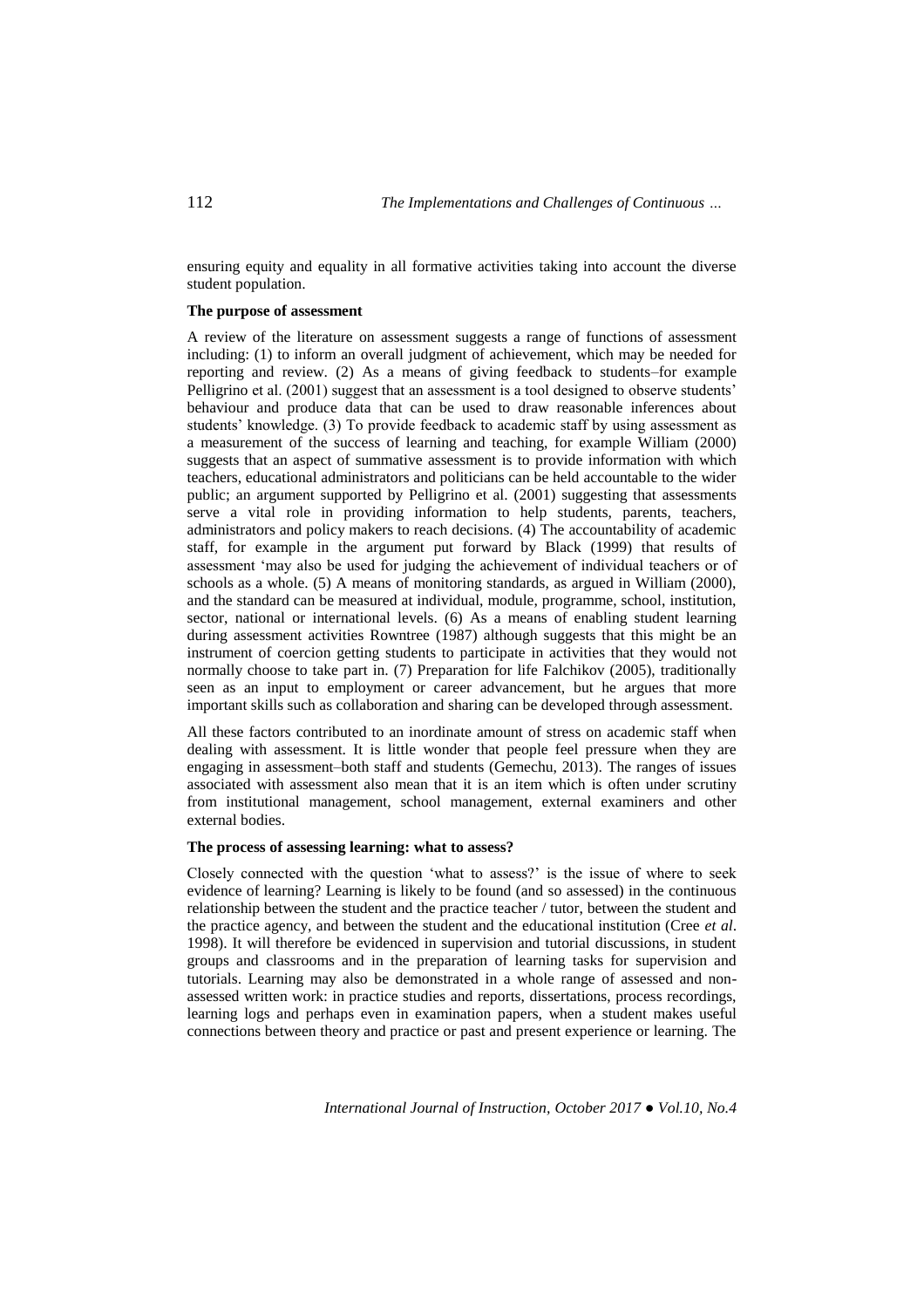issue here is not the assessment tool per se, but the way the assessment method is used, and the kind of question that is asked. Learning will also be found in practice with service users when a student purposefully and creatively draws on his/her experiences of life or work (Evans, 1990). These issues have been missed in the Ethiopian education in general and its higher institution in particular.

Rowntree (1987), counsels against prescribing too early what are to be valued in a student's work. He points out that to do so risk 'closing our eyes against evidence of valuable student learning that happens to lie outside our prior specifications. Research into assessment demonstrates that students learn best through an assessment design which is 'step-up' in character, building on basic knowledge and skills into more and more complex learning (Bryce and McCall, 1990). Because of the nature of transfer of learning, it is difficult to envisage a simple 'step-up' approach to its assessment. Students have very different starting-points in terms of their ability to transfer learning, and this makes any generalized model difficult to sustain. Nevertheless, it seems likely that the assessment of learning will be enhanced by an exploration at the beginning of training of a student's existing knowledge, skills and experience and the ways the student learns most readily. This can then be the starting-point for a shared discussion that takes place at regular intervals throughout the course of training.

#### *Research aim*

The purpose of this study was to investigate the implementations and challenges of continuous assessment in selected Public Universities of Eastern Ethiopia. Specifically, the study was intended to:

- (i) assess the extent to which continuous assessments were utilized in the public Universities of Eastern Ethiopia
- (ii) identify some techniques of continuous assessment implemented in these selected public universities to evaluate students' learning
- (iii) investigate the challenge that hinders the implementation of continuous assessment in the public Universities of Eastern Ethiopia
- (iv) pinpoint the alternative strategies that have been made so as to solve the challenges of implementing continuous assessment in these Public Universities of Eastern Ethiopia
- (v) make necessary recommendations on the basis of the findings of the study.

# **METHOD**

Descriptive survey research design was employed in carrying out this study. With its many applications, survey research is a popular design in education. Survey research designs are procedures in quantitative research in which investigators administer a survey to a sample or to the entire population of people to describe the attitudes, opinions, behaviours, or characteristics of the population (Cress well, 2012). In this procedure, survey researchers collect quantitative, numbered data using questionnaires or observational checklists and statistically analyse the data to describe trends about responses to questions and to test research questions or hypotheses. They also interpret the meaning of the data by relating results of the statistical test back to past research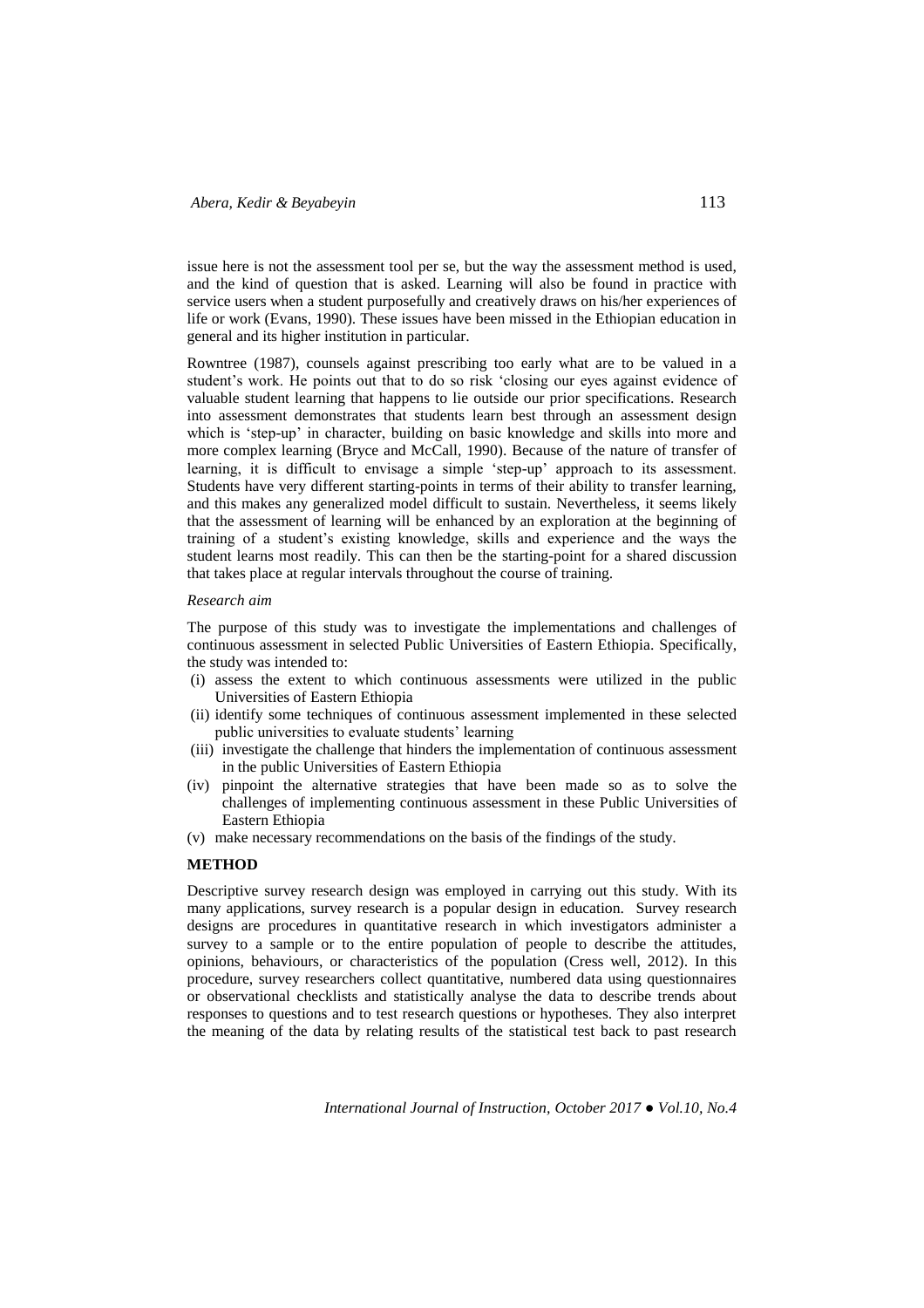studies. Survey designs differ from experimental research in that they do not involve a treatment given to participants by the researcher. Because survey researchers do not experimentally manipulate the conditions, they cannot explain cause and effect as well as experimental researchers can. So, the implementation and the challenges of continuous assessment in Public Universities of Eastern Ethiopia were surveyed and the data collected were subjected to both quantitative and qualitative analysis.

## **Study samples**

The samples used for this study consisted of 580 students out of the total target population of 1,358 students who have been attending their undergraduate studies in three different universities (Dire Dewa, Haramaya and Jigjiga) sampled by using stratified random sampling technique. This is because firstly, there were different subdivisions in the targeted population which are important to be considered; secondly, there were also variations in population sizes of different strata in this case (universities, colleges, and departments) of the populations. To take these 580 students, the researchers used systematic random sampling through calculating the intervals  $(K<sup>th</sup>$ value) at which the sample has been selected after alphabetically arranging the target population under the study. The returned rate of the questionnaire was 97.76% which was 567 students who were fully responded the items so that all the analyses were made on these 567 respondents.

The researchers used questionnaire that contain four set of questions. The first set items contained items that talk about the status of the implementations of continuous assessment; the second part of it was about the domains of educational objectives; the third part was also talking about the techniques of continuous assessment employed, and the fourth part of the questionnaire contained the challenges and strategies about the implementations of continuous assessment to test the research questions and hypotheses. A pilot study was conducted on 30 students who represented the population character but not the sample to check the reliability through using Crookback Alpha value which was found to be ( $\alpha = 0.87$ ). Accordingly, the researchers were able to decide the characteristics of the items that need to be adjusted or remained or to change some technical words or phrases that seemed to be too technical for these respondents. Besides, the validity, particularly the content validity was checked by research groups to check the extent to which what each item was expected to measure. Moreover, observational checklists were prepared for physically observed assessment related issues to departments /colleges / institutes/ faculties to be filled the checklists on the implementation and the challenges of continuous assessment which were mainly used for triangulation.

To make the interpretation descriptively easier, the researchers used descriptive statistics (percentages, means, and standard deviation) to describe the characteristics of the respondents. Furthermore, inferential statistics- (1) one way ANOVA was employed to see the significance mean differences among the three public universities' respondents and (2) Kruskal Wallis Test was also used to test whether there was a significant mean rank difference among the three public universities' respondents response even though it drops the assumption that the populations are normally distributed. This result was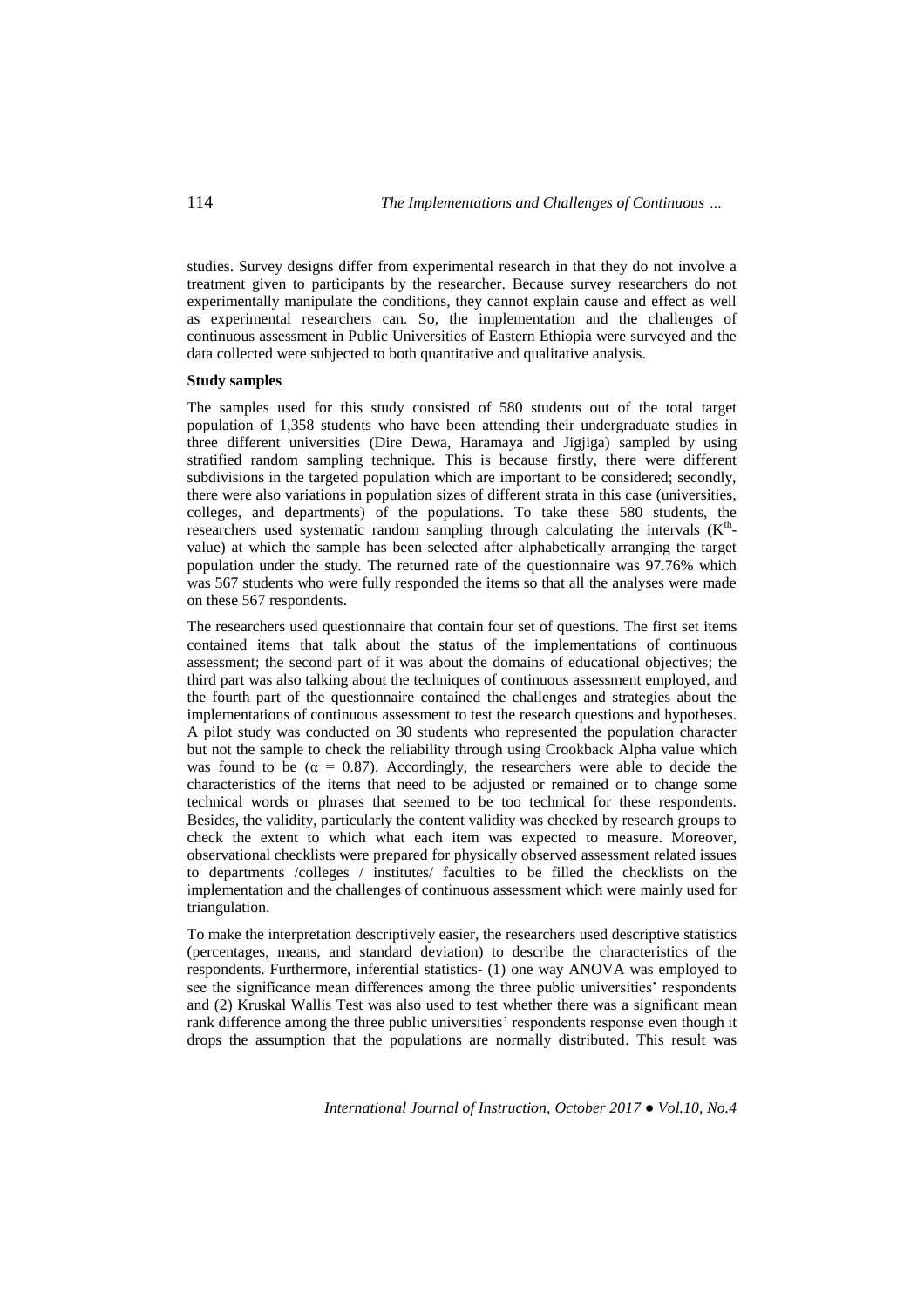significant at  $\alpha = 0.05$  level. The data obtained from the respondents were analysed using the Statistical Package for the Social Sciences (SPSS version 16). The mean score (M) was used to see the level of the degree of agreement of respondents on the implementation and the challenges of continuous assessment in the study area. Accordingly, if the computed mean score  $(M) = 1.00-1.50$ , it is strongly disagree/never; if  $M = 1.50-2.50$ , it is disagree / rarely; if  $M = 2.50-3.50$ , it is undecided/ occasionally, if  $M = 3.50-4.50$ , it is agree/ frequently, and if  $M = 4.50-5.00$ , it is strongly agree/ very frequently (Anderson, 2003).

## **FINDINGS AND DISCUSSIONS**

This part presents the analysis and interpretation of the main idea. To this end, both quantitative and qualitative data gathered from questionnaire and observational checklists were subjected to both quantitative and qualitative analyses. Questionnaire was distributed to 580 respondents (in- the three universities) and 567 (99.76%) copies were returned back.

#### Table1

The status of implementations of continuous assessment ( $n = 567$ ,  $p < 0.05$ )

|                | Descriptive Analysis |      |         | Summary of ANOVA Analysis |        |     |             |   |      |
|----------------|----------------------|------|---------|---------------------------|--------|-----|-------------|---|------|
| N <sub>0</sub> |                      | Freq | Percent | -SV                       | SS     | df  | MS          | F | Sig. |
|                | Never                | 143  | 25.2    | Between Groups            | 30.92  | 2   | 15.459 14.5 |   |      |
|                | Rarely               | 221  | 39.0    | Within Groups             | 600.33 | 564 | 1.064       |   | 0.00 |
|                | Occasionally         | 136  | 24.0    | Total                     | 631.25 | 566 |             |   |      |
| 4              | Frequently           | 42   | 7.4     |                           |        |     |             |   |      |
|                | Very<br>frequently   | 25   | 4.4     |                           |        |     |             |   |      |

As it can be observed from the table1, the majorities (364, 64.2%) of the respondents responded that their instructors implemented continuous assessment rarely and never; (67, 11.8%) of them responded that their instructors implemented continuous assessment frequently and very frequently whereas the rest (136, 24.0%) of them responded that their instructors implemented CA occasionally. Furthermore, the computed F ratio at  $\alpha$  = 0.05, F (2, 566) = 14.5 which exceeds the critical region at  $\alpha$  = 0.05, F (2, 566) = 3.09. Hence, it was concluded that there was statistically significant mean difference among the respondents in utilizing and implementing continuous assessment,  $F(2, 566) = 14.5$ , p < 0.05, one tailed. In support of this finding, Hart (1994) indicated that continuous assessments entail a range of assessment methods designed to take the place of or to supplement paper and pencil tests and examinations that may involve use of projects, extended essays, portfolios, paper presentations, exhibitions, examinations and tests to assess learners' achievements on regular bases. Additionally, the observational checklist evidenced that most of these respondents under the study did not utilize and implement continuous assessment in their respected universities.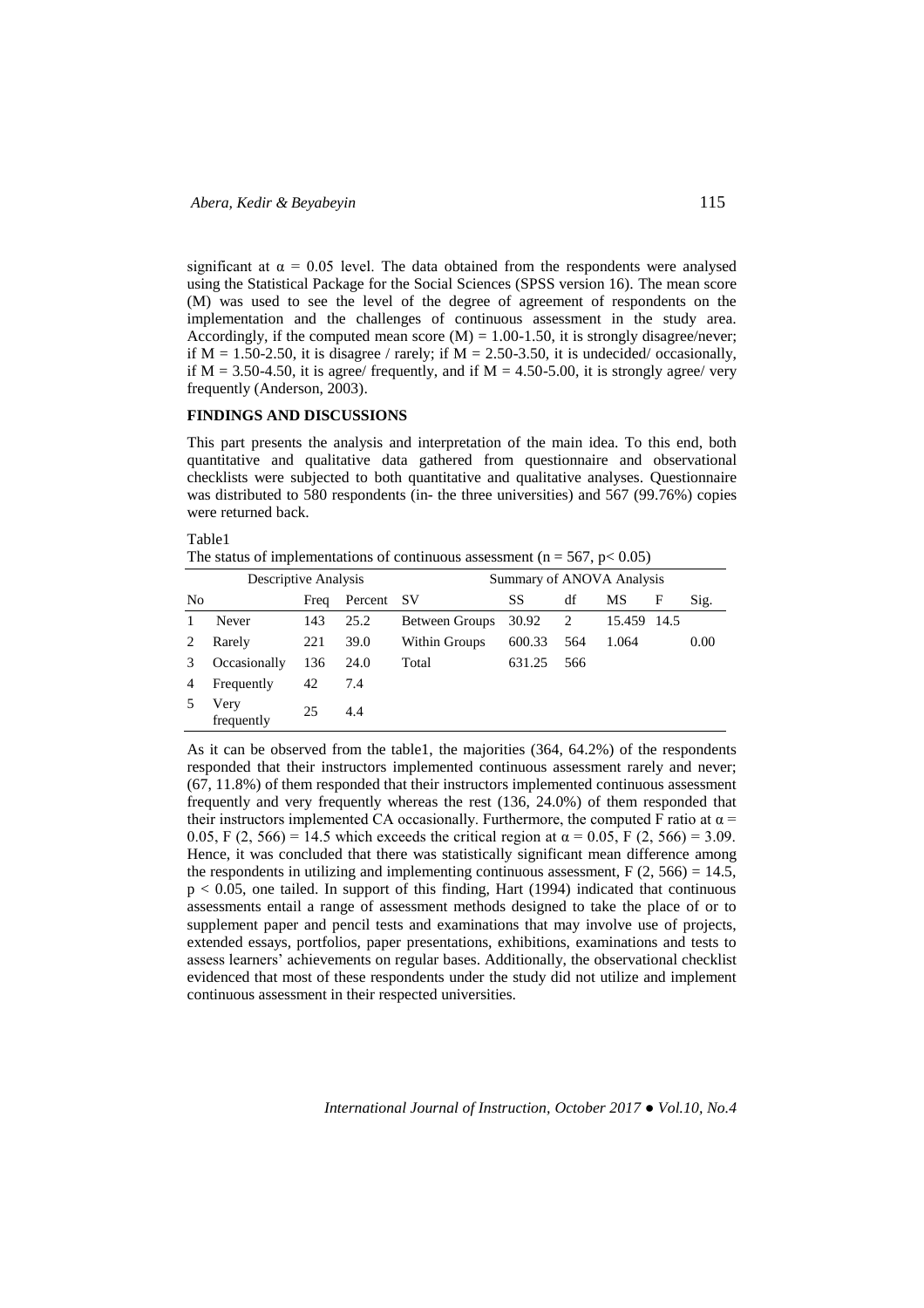# Table 2

# The domains of educational objectives ( $n= 567$ ,  $p < 0.05$ )

| Descriptive Analysis                          |      |         |                | Summary of ANOVA Analysis |     |                  |   |      |
|-----------------------------------------------|------|---------|----------------|---------------------------|-----|------------------|---|------|
| Domains of<br>educational objectives          | Freq | Percent | <b>SV</b>      | SS                        | df  | MS               | F | Sig. |
| Cognitive domain                              | 268  | 47.3    | Between Groups | 119.30                    | 2   | 59.65 19.70 0.00 |   |      |
| Affective domain                              | 86   | 15.2    | Within Groups  | 1707.63                   | 564 | 3.03             |   |      |
| Psychomotor domain                            | 74   | 13.0    | Total          | 1826.94                   | 566 |                  |   |      |
| Cognitive and Affective                       | 41   | 7.2     |                |                           |     |                  |   |      |
| Cognitive and Psycho-<br>motor                | 18   | 3.2     |                |                           |     |                  |   |      |
| Cognitive, Affective and<br>Psychomotor motor | 80   | 14.1    |                |                           |     |                  |   |      |
|                                               |      |         |                |                           |     |                  |   |      |

As it can be observed from table2, the majorities (268, 47.3%) of the respondents responded that their instructors dominantly used the cognitive domain of learning while assessing their students; (86, 15.2%) of them responded their instructors used affective domain while assessing their students; (74, 13.0%) of the respondents responded that their instructors used the psychomotor domain. Moreover, (41, 7.2%) of the respondents responded their instructors used the cognitive domain and affective domain which were not as such satisfactory whereas (18, 3.2%) of them responded that their instructors were the cognitive and psychomotor which were least implemented domain of educational objectives in these public universities.

However, (80, 14.1%) of the respondents responded that their instructors used the three domains of educational objectives in teaching-learning processes. From this one can understand that the degrees of implementation of CA in these Public universities were not balancing the three domains of educational objectives. Furthermore, the computed F ratio at  $\alpha = 0.05$ , F (2, 564) = 19.70 which exceeds the critical region of at  $\alpha = 0.05$ , F  $(2, 564) = 3.09$ . Consequently, it was concluded that there was statistically significant mean differences among the respondents in implementing the three domains of educational objectives in assessing students' learning, F  $(2, 564) = 19.70$ , p < 0.05, one tailed. In support of this finding, Boud (1998) suggests that assessment methods and requirements probably have a greater influence on how and what students learn in comprehensive domains of educational objectives namely cognitive, psychomotor and affective domains than other single domain. This problem is perpetuating despite the worldwide call to move away from traditional cognitive domain ways of assessing students (Smith and Malec, 1995). Additionally, the observational checklist evidenced that most of these respondents under the study were not utilized the three domains of educational objectives equally by their instructors in assessing students' learning.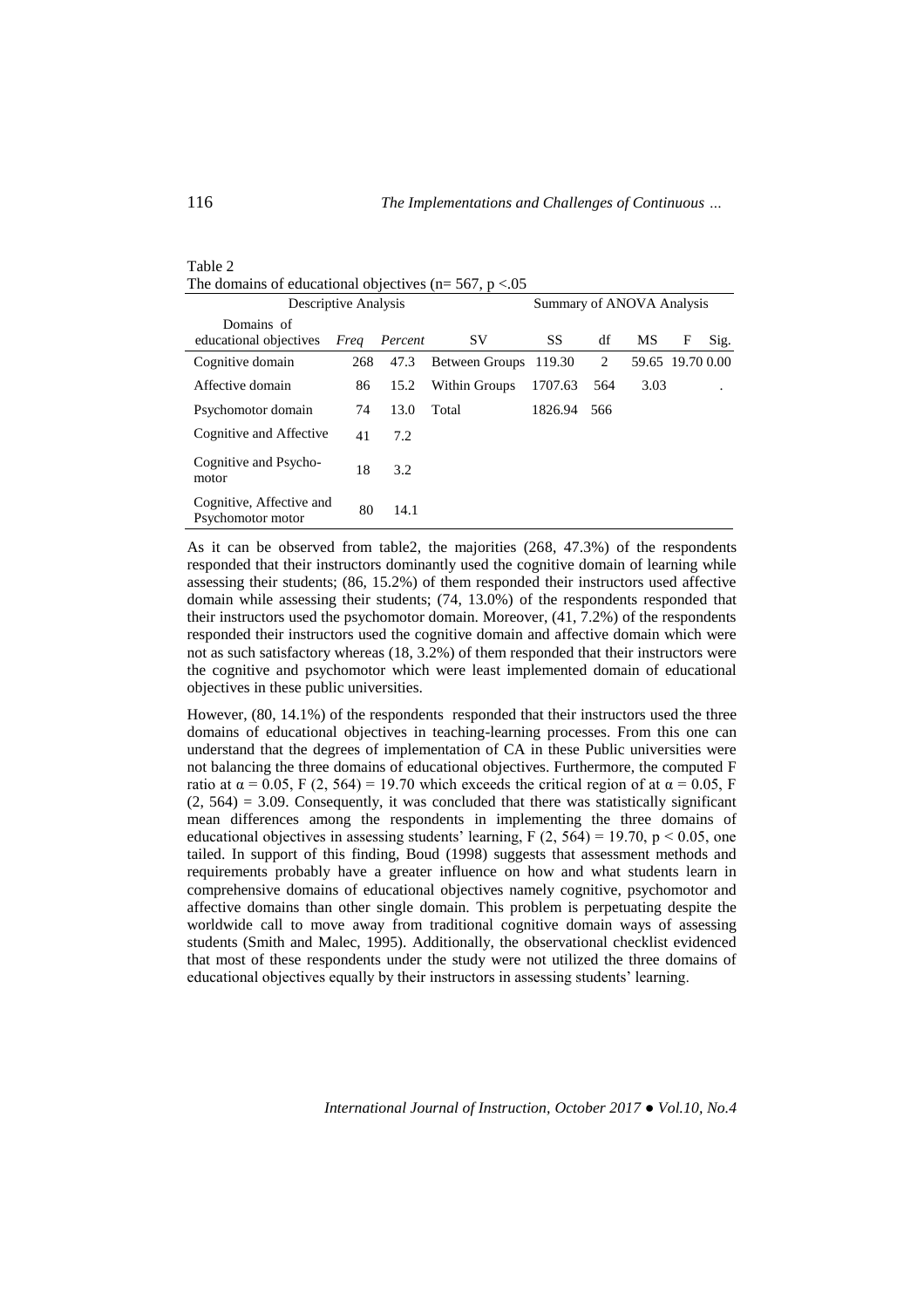Techniques of continuous assessment employed ( $n = 567$ ,  $p < .05$ )

| recurriques of continuous assessment employed (n -<br>$-501, p \sim 0.07$<br><b>Descriptive Analysis</b><br><b>Summary of ANOVA Analysis</b> |                             |      |           |                       |         |                |        |        |      |      |
|----------------------------------------------------------------------------------------------------------------------------------------------|-----------------------------|------|-----------|-----------------------|---------|----------------|--------|--------|------|------|
|                                                                                                                                              | Techniques of<br>Assessment | М    | <b>SD</b> | SV                    | SS      | df             |        | MS     | F    | Sig. |
|                                                                                                                                              | Portfolios                  |      |           | <b>Between Groups</b> | 0.97    | $\mathbf{2}$   | 0.48   | 0.67   |      | 0.51 |
|                                                                                                                                              |                             | 1.72 | 0.85      | Within Groups         | 409.01  | 564            | 0.73   |        |      |      |
|                                                                                                                                              |                             |      |           | Total                 | 409.97  | 566            |        |        |      |      |
|                                                                                                                                              | Demonstrations              |      |           | <b>Between Groups</b> | 11.61   | $\overline{2}$ | 5.807  | 8.82   |      | 0.00 |
|                                                                                                                                              |                             | 1.87 | 0.82      | Within Groups         | 371.24  | 564            | 0.66   |        |      |      |
|                                                                                                                                              |                             |      |           | Total                 | 382.86  | 566            |        |        |      |      |
|                                                                                                                                              | Experiment                  |      |           | <b>Between Groups</b> | 118.99  | $\overline{2}$ | 59.50  | 71.56  |      | 0.00 |
|                                                                                                                                              |                             | 2.18 | 1.02      | Within Groups         | 468.72  | 564            | 0.83   |        |      |      |
|                                                                                                                                              |                             |      |           | Total                 | 587.71  | 566            |        |        |      |      |
|                                                                                                                                              | Attendance                  |      |           | <b>Between Groups</b> | 8.38    | $\overline{2}$ | 4.19   | 5.37   |      | 0.05 |
|                                                                                                                                              |                             | 2.24 | 0.89      | Within Groups         | 440.45  | 564            | 0.71   |        |      |      |
|                                                                                                                                              |                             |      |           | Total                 |         |                |        |        |      |      |
|                                                                                                                                              | Project Works               |      |           | <b>Between Groups</b> | 86.03   | $\overline{c}$ | 43.01  | 57.06  | 0.00 |      |
|                                                                                                                                              |                             | 2.36 | 0.95      | Within Groups         | 425.13  | 564            | 0.75   |        |      |      |
|                                                                                                                                              |                             |      |           | Total                 | 511.16  | 566            |        |        |      |      |
|                                                                                                                                              | Field work                  |      |           | <b>Between Groups</b> | 119.88  | $\overline{2}$ | 59.94  | 77.72  | 0.00 |      |
|                                                                                                                                              |                             | 2.57 | 0.99      | Within Groups         | 434.96  | 564            | 0.77   |        |      |      |
|                                                                                                                                              |                             |      |           | Total                 | 554.86  | 566            |        |        |      |      |
|                                                                                                                                              | <b>Extended Essay</b>       |      |           | <b>Between Groups</b> | 434.545 | $\overline{2}$ | 217.27 | 257.00 | 0.00 |      |
|                                                                                                                                              |                             | 2.74 | 1.27      | Within Groups         | 476.82  | 564            | 0.85   |        |      |      |
|                                                                                                                                              |                             |      |           | Total                 | 911.37  | 566            |        |        |      |      |
|                                                                                                                                              | Group works                 |      |           | <b>Between Groups</b> | 56.10   | $\overline{2}$ | 28.05  | 27.07  | 0.00 |      |
|                                                                                                                                              |                             | 3.11 |           | 1.06 Within Groups    | 584.34  | 564            | 1.04   |        |      |      |
|                                                                                                                                              |                             |      |           | Total                 | 640.44  | 566            |        |        |      |      |
| 9                                                                                                                                            | Individual works            |      |           | <b>Between Groups</b> | 309.48  | 2              | 154.74 | 167.20 | 0.00 |      |
|                                                                                                                                              |                             | 3.52 | 1.21      | Within Groups         | 521.95  | 564            | 0.93   |        |      |      |
|                                                                                                                                              |                             |      |           | Total                 | 831.43  | 566            |        |        |      |      |
| 10                                                                                                                                           | Paper-pencil                |      |           | <b>Between Groups</b> | 1.35    | $\mathfrak{2}$ | 0.68   | 1.71   | 0.18 |      |
|                                                                                                                                              | made exam                   | 4.29 | 0.63      | Within Groups         | 222.05  | 564            | 60.39  |        |      |      |
|                                                                                                                                              |                             |      |           | Total                 | 223.40  | 566            |        |        |      |      |

From the table3, it was clearly indicated that the computed mean score of the respondents were 4.29, 3.52, 3.11, 2.74, 2.57, 2.36, 2.24, 2.18, 1.87 and 1.72 respectively were paper-pencil made exam, individual works, group works, extended essay, field work, project, attendance, experiment, demonstrations and portfolio from the most frequently used to the least frequently used techniques of assessment. From this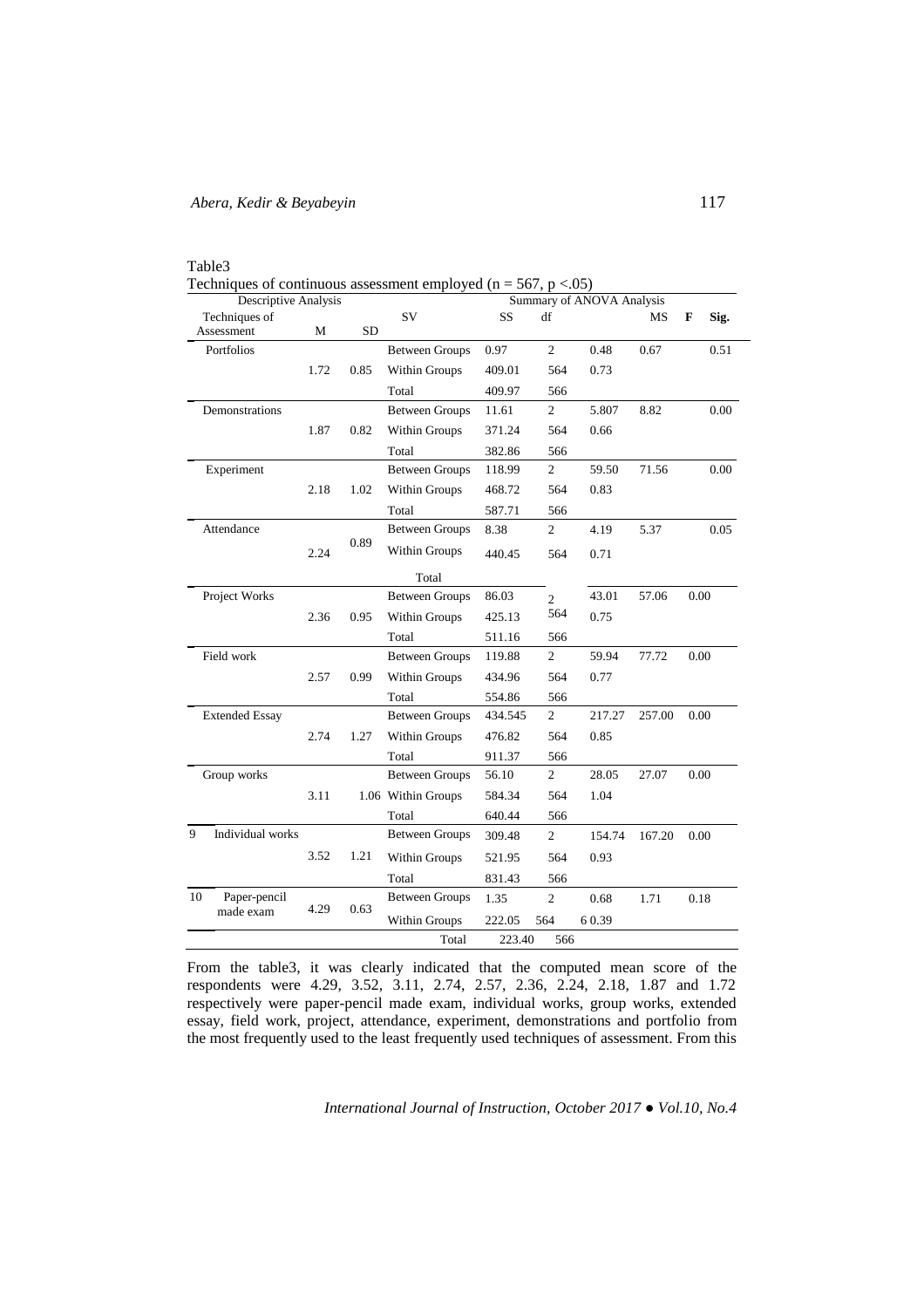analysis it was found that paper-pencil made exam was the most dominantly used assessment techniques whereas portfolio was the least implemented one in assessing students' learning. However, the computed standard deviations respectively were 0.63, 1.21, 1.06, 0.99, 0.95, 0.89, 1.02, 0.82 and 0.85 which showed us that there was a little dispersion among the respondents in the three public universities.

Furthermore, the computed F ratio for paper-pencil made exam and portfolio at  $\alpha$  = 0.05, F (2, 564) = 1.71 and F (2,564) = 0.67 which were much less than the critical region at  $\alpha = 0.05$ , F (2, 564) = 3.09. Hence, it was concluded that there were no statistically significant mean differences among respondents in utilizing paper-pencil made exam and portfolio as techniques of continuous assessment in teaching-learning processes, F (2, 564) = 1.71 and F (2,564) = 0.67  $p > 0.05$ , one tailed. In support of this idea, Gemechu (2013) strongly recommends that assessment of students' learning should occur in different ways and continuously so as to match the differing ways in which learning is manifested rather than using solely paper- pencil made exams. Additionally, the observational checklist evidenced that most of the respondents were observed that their instructors were not utilized in all these techniques of assessment in assessing students' learning.

On the other hand, the computed F ratio for the rest techniques of continuous assessment (individual works, group works, extended essay, field work, project, attendance, experiment and demonstrations at  $\alpha = 0.05$ , were found to be F (2, 564) = 167.2, F  $(2,564) = 27.07$ , F $(2, 564) = 257.00$ , F $(2,564) = 77.72$ , F $(2,564) = 56.06$ , F $(2,564) =$ 5.37,  $F(2,564) = 71.56$  and  $F(2,564) = 8.82$  which respectively were much more than the critical region at  $F(2, 564) = 3.09$ . As a result, it was concluded that there were statistically significant mean differences among the respondents in utilizing these techniques of continuous assessment in assessing students' learning, F (2, 564) = 167.2,  $F (2,564) = 27.07, F(2, 564) = 257.00, F(2,564) = 77.72, F(2,564) = 56.06, F(2,564) =$ 5.37,  $F(2,564) = 71.56$  and  $F(2,564) = 8.82$ ,  $p < 0.05$ , one tailed. In support of this idea, Gemechu (2013) strongly recommends that assessment of students should occur in different ways and continuously so as to match the differing ways in which learning is manifested. Additionally, the observational checklist evidenced that most of the respondents were responded that their instructors were not adequately utilizing these techniques of continuous assessment in assessing students' learning.

#### **The challenges of continuous assessment**

The researchers would not attempt to cover all the challenges that could be associated with continuous assessment practice in all public higher education in Eastern Ethiopia. Rather they would mainly concentrate on the challenges of continuous assessment that could be associated with the learners. The problems of continuous assessment that could be associated with the learners include: plagiarisms, lack of feedback, large class size, shortage of time, lack of (facilities, awareness, opportunities, assessment tactics, assessment specification, theory- practice, authentic assessment policies, and portfolio design) were the main challenges that we would like to discuss in this paper.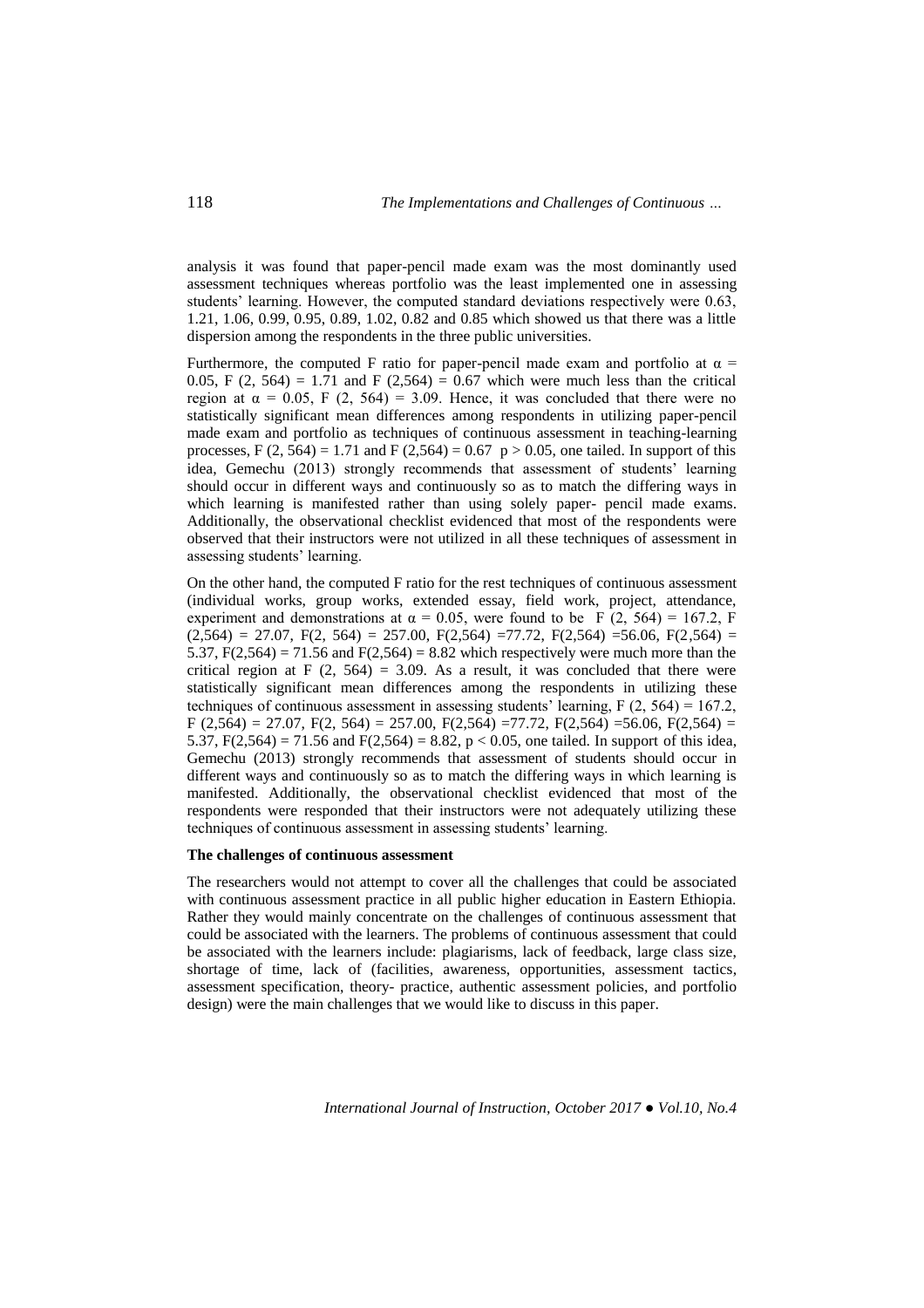

The challenges of continuous assessment

As it can be revealed from the figure1, (126, 22.22%), (102, 17.99%), (91, 16.05%), (73, 12.87%), (56, 9.88%), (53, 9.35%), (16, 2.82%), (14, 2.47%), (12, 2.12%), (10,1.76%), (9, 1.59%) and (5,0.88%) of the respondents respectively responded that plagiarisms, lack of feedback, large class size, shortage of time, lack of (facilities, awareness, opportunities, assessment tactics, assessment specification, theory- practice, authentic assessment policies, and portfolio design) ranged from the most challenge (plagiarisms) to the least challenge (lack of portfolio design). In support of this finding, Cowan (2003) suggests that feedback needs to be provided `within minutes' of completing a task in order to be the most effective. Moreover, Brown et al. (1998) highlight that feedback is at its most effective when it is timely, relevant and meaningful. Other research undertaken by Tuckman (1999) suggests a link between providing students with regular feedback on academic performance and an improvement in subsequent academic performance. Used interchangeably, overcrowded or large classrooms are those where the student-teacher ratios (STR) exceed 40:1(UNESCO, 2007). Such classroom conditions are particularly acute in the developing world where class sizes often swell up and beyond 100 students. All these challenges contributed to an inordinate amount of stress on academic staff when dealing with assessment. It is little wonder that people feel pressure when they are engaging in assessment–both staff and students. The rationale for considering feedback in the context of higher education is that appropriate use of feedback can enhance student learning. If we assume that providing opportunities for learning is the key function of higher education then interventions, such as feedback, contribute to student learning. Pellegrino et al. (2001) suggest that 'learning is a process of continuously modifying knowledge and skills' and that feedback is essential to 'guide, test challenge or redirect the learner's thinking'. Stefani (1998) argues that supportive feedback, both oral and written, when it is given in a supportive and constructive way is a vital element for student learning.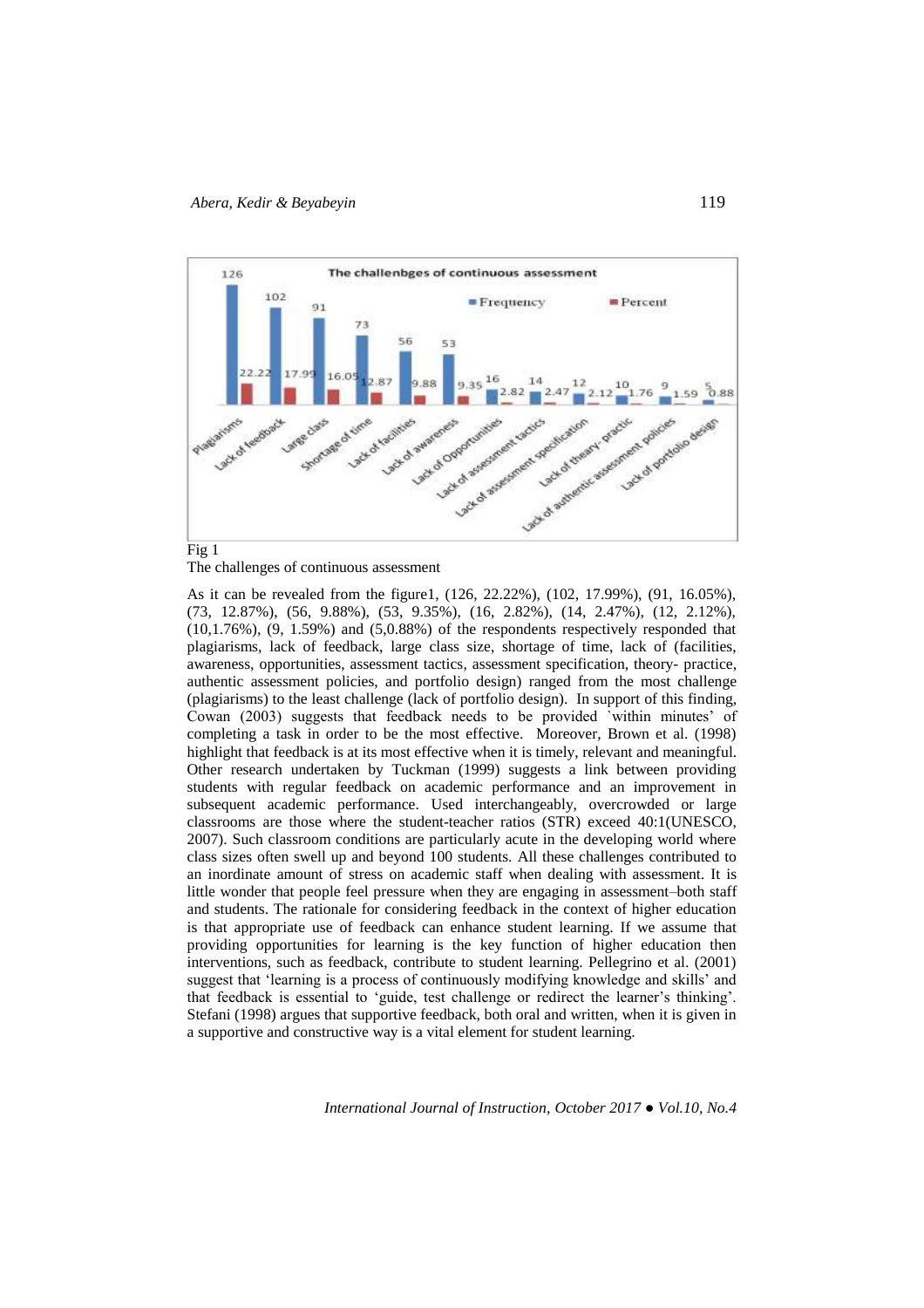| Table 4                                                            |  |
|--------------------------------------------------------------------|--|
| The challenges of continuous assessment ( $ni = 567$ , $p < .05$ ) |  |

| Kruskal-Wallis Rank order Test |           |  |       |       |  |  |  |
|--------------------------------|-----------|--|-------|-------|--|--|--|
| Universities                   | Mean rank |  |       | Sig.  |  |  |  |
| НU                             | 285.21    |  | 0.033 | 0.984 |  |  |  |
| DDU                            | 284.08    |  |       |       |  |  |  |
|                                | 282.23    |  |       |       |  |  |  |

As it can be observed from table 4, the ranks of the three independent samples of the three higher learning public universities were identified as Haramaya, Dire Dawa and Jigjiga Universities from the first to the third, respectively. However, the computed Kruskal-Wallis Test was found as  $\alpha = 0.05$ ,  $\chi^2$  (2) = 0.033, which is much less than the critical region at  $\alpha = 0.05$ ,  $\chi^2$  (2) = 5.59. As a result, it was concluded that there was no statistically significant mean rank difference among respondents on the challenges in implementing continuous assessment,  $\chi^2 = 0.033$  (2, n = 567), p > 0.05. This means that the data did not provide sufficient evidence to conclude that there are significant differences among the three universities on these challenges. Additionally, the observational checklist evidenced that most of these respondents under the study were encountered very serious challenges in implementing continuous assessment in teachinglearning processes.

## **Alternative strategies**

The alternatives strategies in building and implementing continuous assessment in these study include: communicating with students about feedback, engaging students in learning, maximizing student motivation and drives to change, promoting synergy between motivation and active learning, minimizing resistance to change, convincing students to change their approach to assessments, providing incentive for change, increasing effort required to change, improving teachers and students expectations to change, avoiding imposition of change on teachers, institutional support and convincing teachers in the institution for change were the main alternative strategies in intervening those challenge of implementing continuous assessment that we would like to discuss in this paper.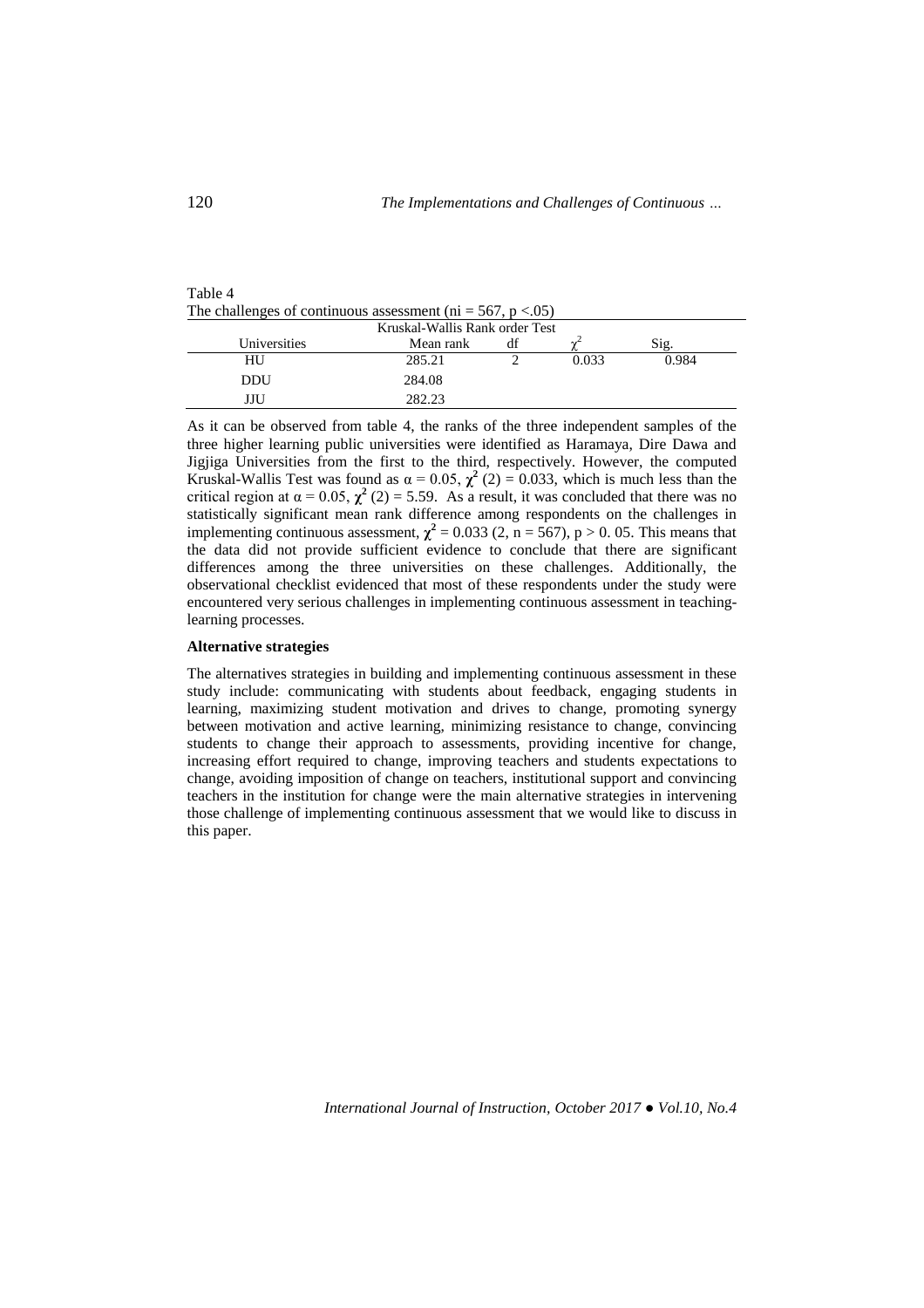

## Fig.2 Alternative strategies of continuous assessment

As it can be seen from the figure 2, (108, 19.05%), (71, 12.52%), (69, 12.17%), (68, 11.99%), (49, 8.64%), (41, 7.23%), (34, 6.00%), (33, 5.82%), (31,5.41%), (24, 4.23%), (23, 4.06%) and (2.82% of the respondents responded that communicating with students on feedback (CWSAF), engaging students in learning (ES), maximizing student motivation and drives to change (MSM), promoting synergy between motivation and active learning (PSMAAL), minimizing resistance to change (MRTC), convincing students to change their approach to assessments (CSCA), providing incentive for change (PICFC), increasing effort required to change (ERC), improving students expectations to change (ITSE), avoiding imposition of change on teachers (APOCT), institutional support (IS) and convincing teachers in the institution for change (CTI) ranged from the most alternative strategies (communicating with students on feedback) to the least alternatives (convincing teachers in the institution for change) to solve the challenges of implementing continuous assessment.

Even though giving feedback takes time, giving constructive and developmental feedback takes more time – there is no way of avoiding this situation. Perhaps the most constructive, and the potentially biggest time saving techniques, are getting students to participate in peer feedback and self-assessment–leading to self-reflection. In support of this finding, McDonald and Boud (2003), indicates that encouraging students to participate in self-assessment and engage in reflecting on their own learning goals is highly effective in enhancing learning and achievement. Students don't necessarily engage in activities the way teachers expect them to and will act in situations according to the way they see or value the situation. Students in higher education have a wide range of motivations and a variety of drives. In order for students to learn effectively, they need to be motivated to learn. Brown et al.'s (1998) text motivating students is a good starting point. If continuous assessment and formative feedback are to be successful learning tools, then there is a need to appreciate that formative assessment doesn't solely depend on the learning activity and the resultant feedback (Gemechu, 2013).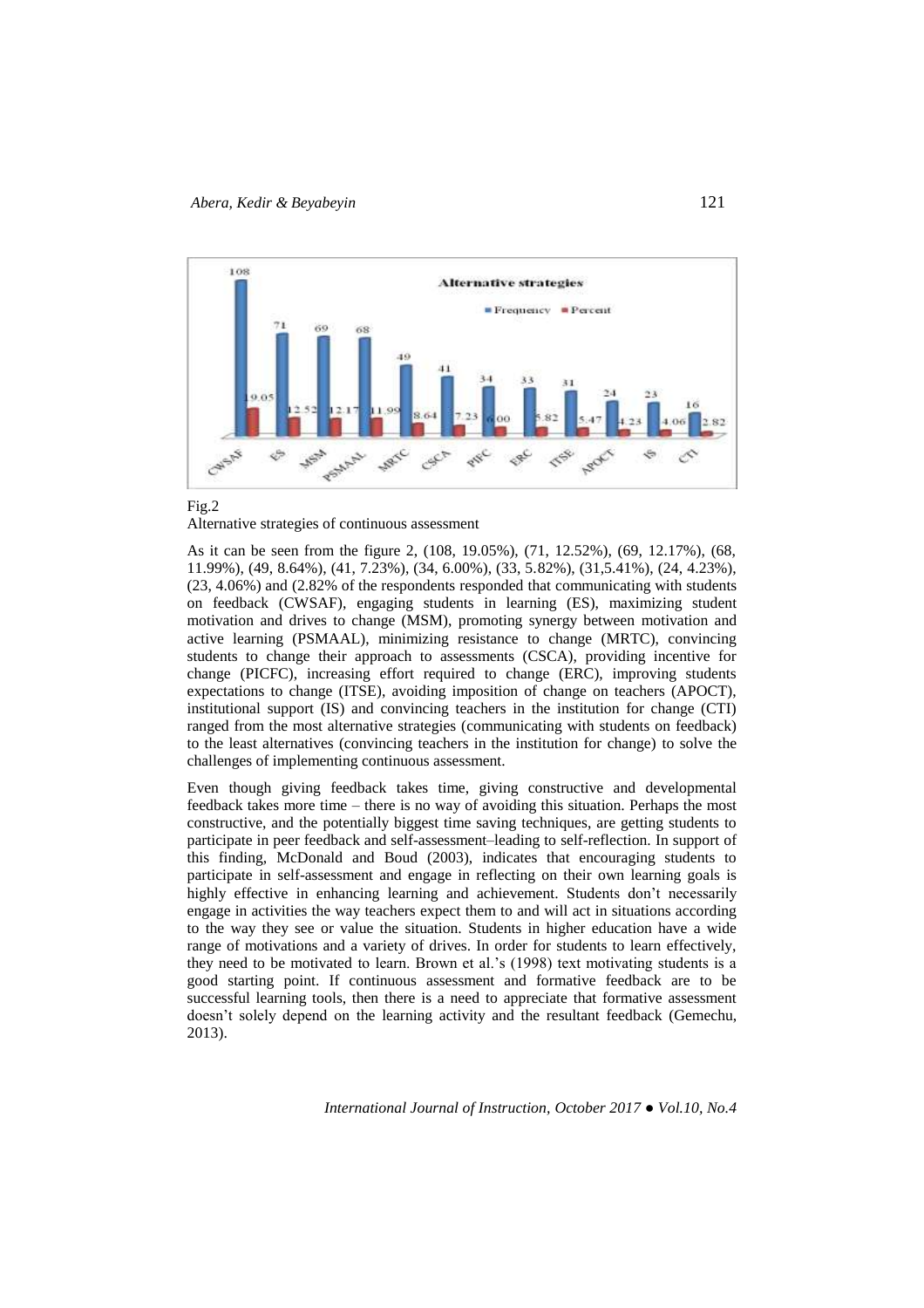| Table <sub>5</sub> |                                                     |                                |    |          |       |
|--------------------|-----------------------------------------------------|--------------------------------|----|----------|-------|
|                    | Alternative Stratégies ( $n_i = 567$ , $p < 0.05$ ) |                                |    |          |       |
|                    |                                                     | Kruskal-Wallis-Test statistics |    |          |       |
| No                 | Universities                                        | Mean Rank                      | df | $\chi$ 2 | Sig.  |
|                    | HU                                                  | 298.90                         |    | 9.69     | 0.008 |
| 2                  | DDU                                                 | 251.00                         |    |          |       |
|                    | JJU                                                 | 295.92                         |    |          |       |

As it can be seen from table 5, the ranks of the three independent higher learning public universities were from HU, JJU and DDU from the first to the third respectively. Moreover, the computed Kruskal-Wallis Test was found as  $\alpha = 0.05$ ,  $\chi^2$  (2) = 9.69, which is greater than the critical region at  $\alpha = 0.05$ ,  $\chi^2$  (2) = 5.59. Therefore, it was concluded that there was statistically significant mean difference among respondents on the alternative strategies to overcome and intervene the challenges of continuous assessment,  $\chi^2 = 9.69$  (2, N = 567), p < 0.05. Additionally, the observational checklist evidenced that most of the respondents nominated that the alternative strategies to overcome the challenges in implementing continuous assessment in teaching-learning processes were very different.

# **CONCLUSION**

Based on the result and discussions parts, the researchers draw the following conclusions:

 From what have been summarized so far, one can conclude that the majorities (rarely + never =364, 64.2%) of the respondents responded that their instructors implemented continuous assessment either rarely or never, (67, 11.8%) of them responded that their instructors implemented continuous assessment either frequently or very frequently whereas the rest (136, 24.0%) of them responded that their instructors implemented continuous assessment occasionally.

 From one way analysis of variance, it was concluded that there were statistically significant mean differences among the respondents in these public universities in utilizing continuous assessment. This indicates that almost the implementation of continuous assessment in these selected universities was very poor. It can also be concluded that there were statistically significant mean differences among the respondents in implementing the three domains of educational objectives in assessing students' learning as required. From this one can conclude that the degree of implementation of CA in these public universities were not as satisfactory as expected

 From the summary part, it was possible to conclude that respondents who responded that continuous assessments implemented very frequently were (174, 30.6%). However, the majorities of the respondents (393, 69.3%) responded that continuous assessments were not implemented very frequently but it was implemented frequently, occasionally, rarely or never. Besides, it can be concluded that there was statistically significant mean difference among these sampled respondents who responded that continuous assessment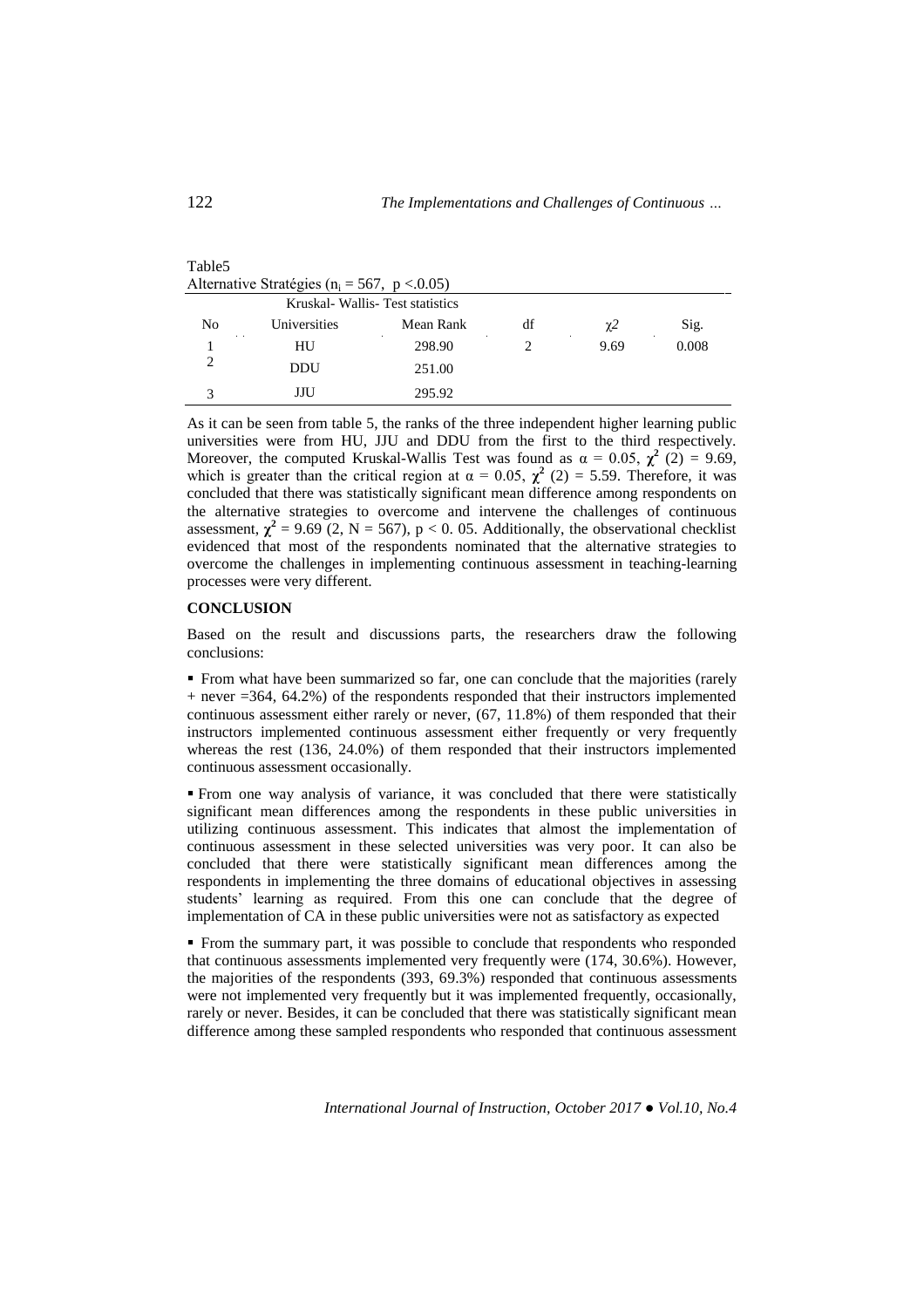was very frequently implemented in these public universities in teaching-learning processes,  $F(2, 173) = 50.94$ ,  $p < 0.05$ , one tailed. From this one can conclude that the degree of implementation of CA in these public universities were not as such satisfactory as expected.

 As far as the implementation of the techniques of continuous assessment were concerned, it was concluded that paper-pencil made exam, individual works, group works, extended essay and field works ranked from most frequently used to the least frequently used techniques. From this, one can conclude that, still the techniques of continuous assessment were more traditional and were not as such in engaging learners as a means of self learning and self assessing. However, there were statistically significant mean differences among the respondents in implementing demonstration, experiment, attendances and project works as techniques of continuous assessment in assessing students' learning. From these data one can conclude that these techniques of continuous assessment were not used as expected in these universities.

 Moreover, from Kruskal Wallis Test, it was concluded that there was no statistically significant mean rank differences among the respondents as far as the challenges and implementations of continuous assessment were concerned. From this, one can conclude that instructors lacked these skills or careless about students' assessment and engagement in the subject they have been delivering.

#### **RECOMMENDATION**

On the bases of the conclusions drawn from the above data, the researchers would like to forward the following recommendations.

The quality of education and transfer of knowledge, therefore, were, are and will be affected as a result of lack of implementing appropriate continuous assessment. So, these issues need special attention and follow up to solve these problems. Otherwise, the quality of education, curriculum and the kind of graduate from these universities will be affected in general and the country in particular.

Assessment that did not keep and balance the three domains of educational objectives would be affecting graduates at any educational levels. From these realities, our graduates may lack of focus on relevant concepts that impact directly on their lives; unnecessary academic overloading or voluminous, factual knowledge provided to students in preparation for examinations*;* alarming failure rates as a consequence of overloading, biasness and unreliable grating; superficial, rote learning and negligence of higher order thinking skills such as reasoning, problem solving, imagination and independent inquiry and mismatch between education and job market that results in lack of necessary skills required in the workplace. Therefore, higher learning institutions' instructors need to observe the learners more keenly to assess their cognitive, affective and psychomotor outcomes very frequently through recording kept on the learners. Otherwise, our graduate may also lose balance of general knowledge, values and skills.

Teachers needed to be trained on project undertaking and project marking and they; therefore, should not concentrate mainly on home take assignment. This indicates that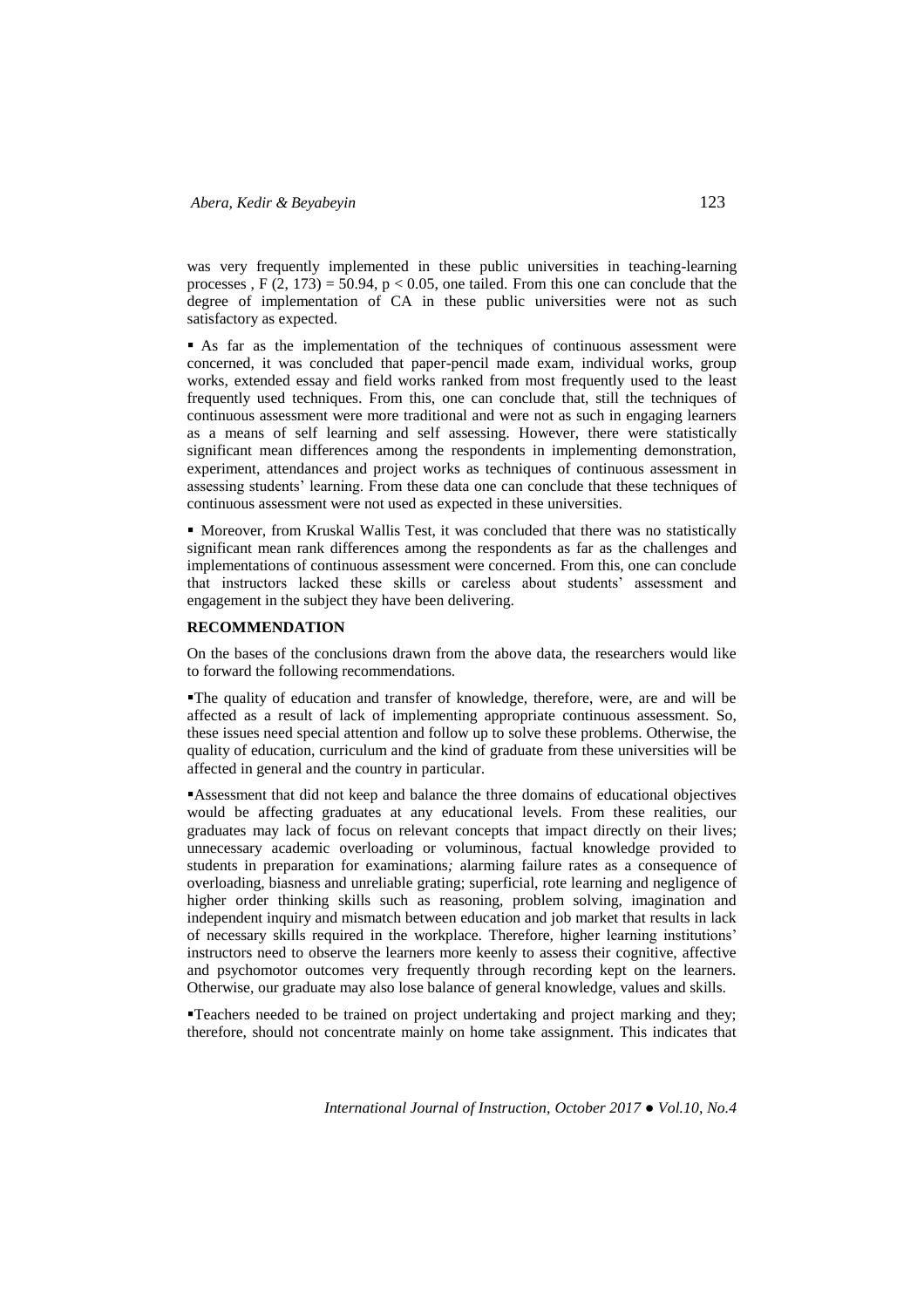there is no attention has been given to project work, portfolio, experimenting, demonstration, field work and extensive essay which are the most important learning medium that allows students to take active part in learning. Teachers should identify these techniques by their natures that lead learners to greater learning.

To overcome the challenge of assessments, instructors should be reinforced so as to provide students with extensive written advice on referencing and citation, only to see plagiarism ignored. A useful activity, particularly with students at the beginning of a programme is to bring to a session a wide range of different types of reading materials: books, edited books, journals, and professional magazines, material from the web, reference books and newspaper. Instructors had better provide the students with a referencing guide in the required style of the department or discipline (Harvard or numerical, APA, HU's research writing guide lines).

Feedback needs be provided by the subject instructors to make specific and sufficient comment and suggestions on strengths, areas for development and strategies for improvement. A key principle of feedback is that it will usefully inform the student about the ways to improve their performance, or feed forward comment on a specific strength acts as advice for the future because it is telling the student to use that particular strategy in future assessments. Likewise, general or obscure criticisms will not be useful. Therefore, instructors must give specific examples from the script of positive or weak sections.

The shortage of time that was identified in these public universities was especially at the beginning of the academic year of the first and second semesters. These in turn affect the efficiency and the effectiveness of the time budget that have already been allotted to each course. Therefore, teachers should be advised that they should use the day one class one (DOCO) principles that has been used in Haramaya University as a model to solve such problems.

 Lack of facilities should be considered by subject teachers that they had better make students use locally available materials as much as they could. Otherwise, it is obvious that some materials and chemicals related to laboratory issues may not easily available to all students in a college or departments. Therefore, teachers had better use those chemicals that were rare and uneconomical ones only for demonstrations purpose as a sample rather than using or storing them.

While it is true that individual universities, faculties, colleges, schools and departments should be responsible for the particular group of students they are teaching; each academic staff found in these institutions ought to be practice the principle that they also share responsibility for student learning as a whole. What one staff member does in a particular class can affect how students learn in other classes. Consequently, universities faculties, colleges, schools and departments should make collaboration with one another on issues of assessment that can be necessary to ensure the developmental and coherent nature of the curriculum.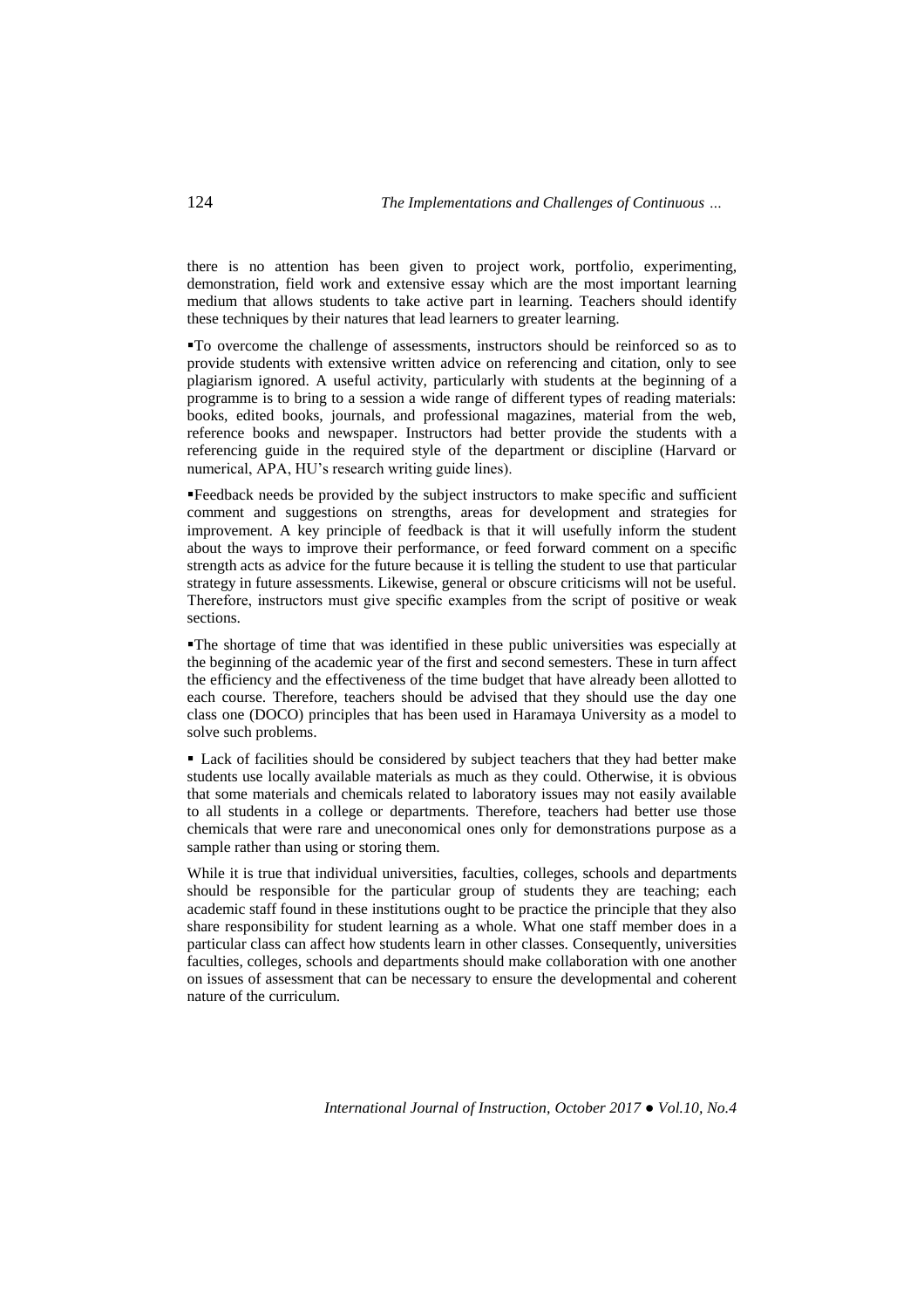*Abera, Kedir & Beyabeyin* 125

## **REFERENCES**

Abruscado, J. (2000). *Teaching children: A discovery approach.* New York: Allyn and Bacon.

Adams**,** L. D. (1996). Teachers' views on assessment practices in teacher education andschool reform*: International yearbook on teacher education.* 1996 Conference Proceedings. Vol. II. ICET 1997.

Alastair, I. (2008). *Enhancing learning through formative assessment and feedback*. London: Routledge.

Black, P. (1999). 'Assessment learning theories and testing systems'. In P. Murphy (Ed). *Learners, Learning and Assessment,* London, Paul Chapman Publishing, 118-134.

Boud, D. (1998). The role of self-assessment in student grading. *Assessment and Evaluation in Higher Education, 14*(1), 20–30.

Brown, S., Armstrong, S., & Thompson, G. (Ed). (1998)*. Motivatin students*. London: Kogan Page.

Bryce, J., & McCall, D. (1990). The technological transformation of leisure. *Social Science Computer Review, 19, 7–16.*

Cone, K., & Faster, L. (1991). Teacher*-made assessments: How to connect curriculum, instruction, and student learning*. Larchmont, NY: Eye On Education.

Cowan L. (2003). Teacher*-made assessments: How to connect curriculum, instruction, and student learning*. NY: Eye on Education.

Cree, R. G., Marsh, H. W., & Debus, R. L. (1998) 'Effects of internally focused feedback on the enhancement of the academic self-concept'. *Journal of Educational Psychology, 83*(1), 17–27.

Eckstein, K., & Noahm, K. (1992). *How to assess vocational curriculum*. London: Kogan Page.

Falchikov, N. (2005). *Improving assessment through student involvement: practicalsolutions for aiding learning in higher and further education*. London: Routledge Farmer.

Gemechu, A. (2013). Teachers' perceptions in teaching large class sizes in Eastern Ethiopian higher learning institutions, *Journal of Education and Practices.5*(4),76-75.

Hart, D. (1994). *Authentic Assessment*. New Jersey: Dale Seymour Publications.

Heaton, J. L. (1990). Large-scale assessment in support of school reform: Lessons in the search for alternative measures. *International Journal of Educational Research, 27,* 395–413.

Kellaghan, T. & Greaney, V. (1992). *Using examinations to improve education.*  Kentucky department of education: Early learning program. Kentucky Primary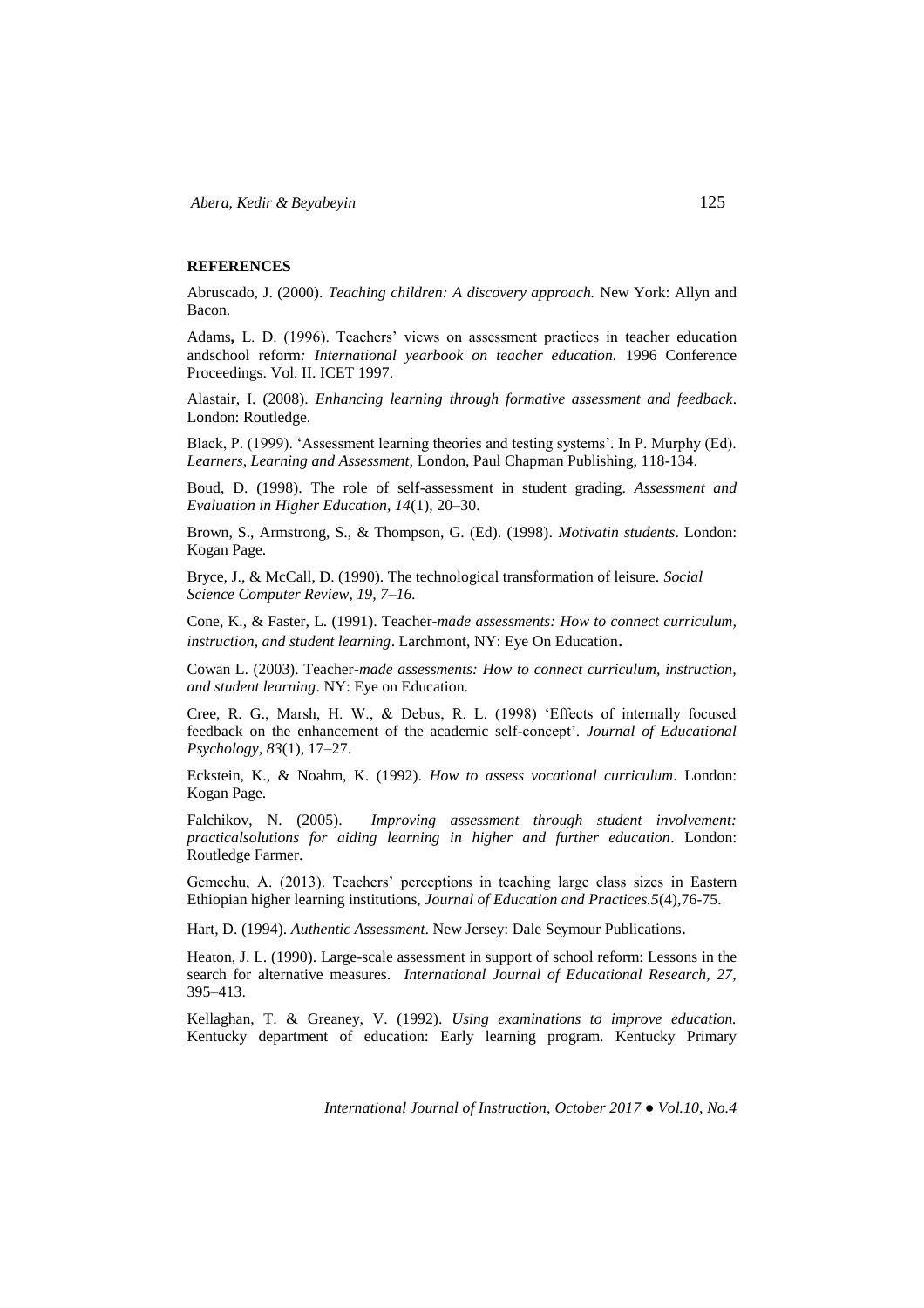Assessment. September 1995.

McDonald, B., & Boud, D. (2003). The impact of self-assessment on achievement: the effects of self-assessment training on performance in external examinations'. *Assessment in Education, 10*(2), 209–220.

Ministry of Education – MoE (1994). Ethiopian Education Sector Development Policy- ESDP-I. Addis Ababa, Ethiopia.

Nikko, D. (1995). 'Formative assessment and self-regulated learning: a model andseven principles of good feedback practice', *Studies in Higher Education*, 31(2).

Pelligrino, J**.** W., Chudowsky, N., & Glaser, R. (Ed). (2001). *Knowing what Students Know –The Science and Design of Educational Assessment*. Washington, DC, National Academic Press.

Rowntree, D. (1987). *Assessing Students: How shall we know them?* London: Kogan Page.

Schwartz, P., & Webb, G. (2002). *Assessment: Case Studies, Experiences and Practices from Higher Education*. London: Kogan Page.

Smith, G. (1996). Alternative assessments and successful school reform: Power, participation and equity: *Teacher Education and School Reform. International Yearbook on teacher Education*. 1996. Conference Proceedings.

Smith, R., & Malec, F. (1995). *Higher Education and Initial Teacher Training*. London: Kogan Page.

Stefani, L. A. J. (1998). 'Assessment in partnership with learners'. *Assessment and Evaluation in Higher Education, 23*(4), 339–350.

Teshome**,** A. (2001). *The impact of assessment on quality education*. AAU: AAU Press.

Tuckman, H. (1999). *Investigating formative assessment, teaching and learning in the Classroom.* Buckingham: Open University Press, McGraw Hill.

Wiliam, D. (2000). *Integrating summative and formative functions of assessment', keynote address to European Association for Educational Assessment*. Prague: Czech Republic.

UNESCO. (2007). *The Dakar framework for action: Education for all–meeting our collective commitments.* World Education Forum, Dakar, Senegal, 26-28 April. Paris: UNESCO.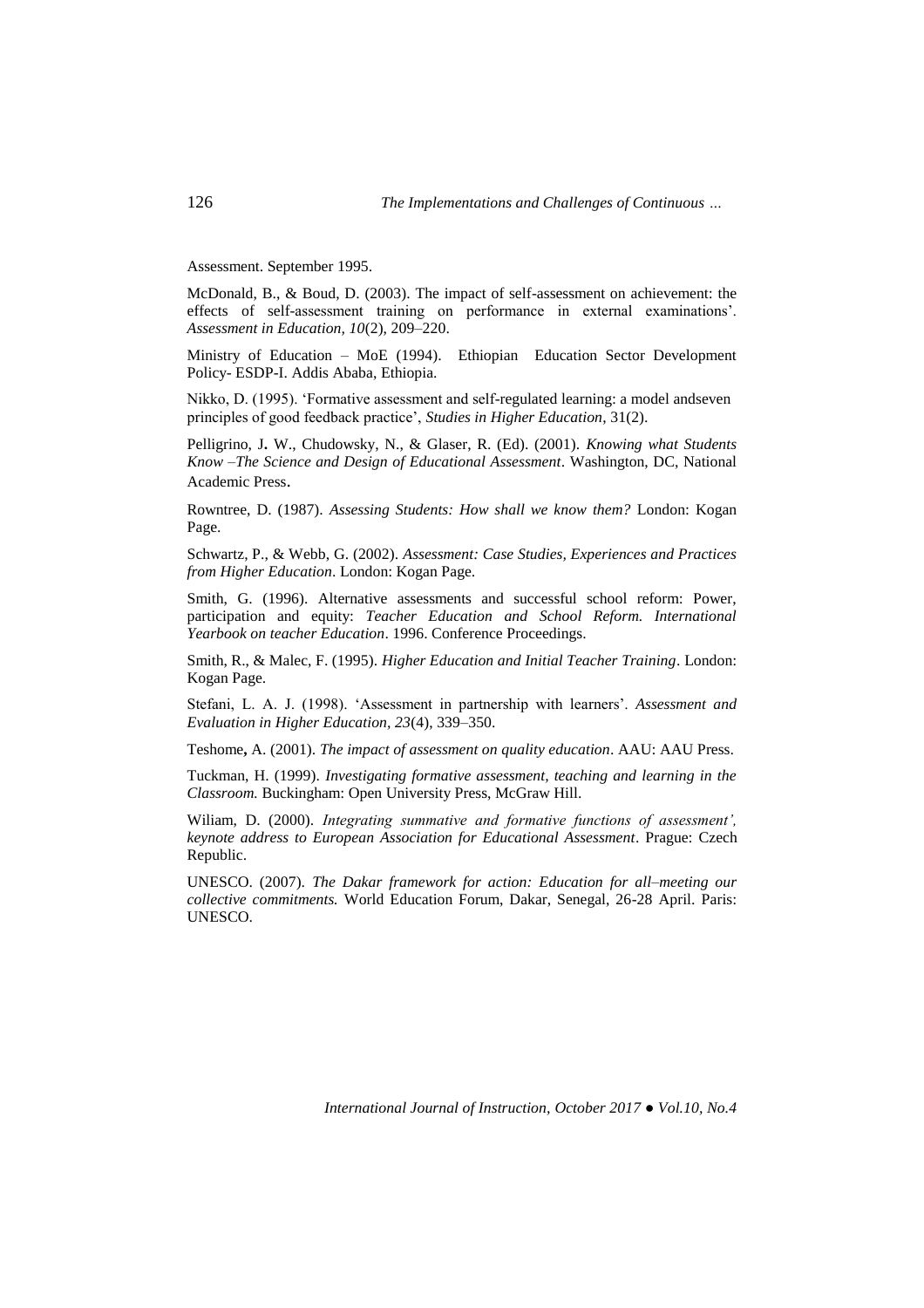#### **Turkish Abstract Sürekli Değerlendirmenin Uygulandığı Doğu Etiyopya Kamu Üniversitelerinde Karşılaşılan Zorluklar**

Bu çalışma, Doğu Etiyopya'nın seçkin Kamu Üniversitelerinde sürekli değerlendirme uygulamasını ve uygulamanın zorluklarını araştırmayı amaçlamıştır. Bu çalışmayı gerçekleştirmek için, bir popülasyonun belirli özelliklerini sistematik ve doğru bir biçimde tanımlamaya yönelik betimleyici araştırma deseni kullanılmıştır. Bulguların yorumlanmasını kolaylaştırmak için, araştırmacılar hem betimleyici hem de çıkarımcı istatistikler kullanmıştır. Son olarak, öğretim elemanlarının yalnızca öğrencilerin sonucunu değerlendirmek ve işaretlemek için değil, aynı zamanda öğrenme becerileri ve uygulamalarını geliştirmek için sürekli değerlendirme yapmaları önerilmiştir.

Anahtar Kelimeler: uygulama, zorluk, sürekli değerlendirme, değerlendirme, psikoloji bölümü, Haramaya Üniversitesi

#### **French Abstract Les Mises en œuvre et les Défis d'Évaluation Continue dans les Universités publiques de l'Éthiopie Orientale**

L'étude a été visée à examiner les mises en oeuvre et les défis d'évaluation continue dans les Universités Publiques choisies de l'Éthiopie Orientale. La conception de recherche d'enquête descriptive a été employée pour effectuer cette étude parce qu'il est utilisé à décrire les caractéristiques d'une population donnée d'une façon systématique et précise. Pour rendre l'interprétation des conclusions plus faciles, les chercheurs ont utilisé statistique descriptive et déductive. Finalement, il a été recommandé que les instructeurs doivent mettre en oeuvre l'évaluation continue non seulement pour l'évaluation et l'inscription du résultat des étudiants, mais aussi pour des compétences apprenant et des pratiques.

Mots Clés: mise en oeuvre, défi, évaluation continue, évaluation, département de psychologie, Université Haramaya

# **Arabic Abstract**

## **تطبيقات وتحديات التقييم المستمر في الجامعات الحكومية في شرق إثيوبيا**

هدفت الدراسة إلى التحقيق في تطبيقات وتحديات التقييم المستمر في جامعات حكومية مختارة في شرق إثيوبيا. وقد تم استخدام تصميم البحث االستقصائي الوصفي لتنفيذ هذه الدراسة ألنه يستخدم لوصف خصائص مجتمع معين بطريقة منهجية ودقيقة. ولجعل تفسير النتائج أسهل، استخدم الباحثون إحصائيات وصفية واستنتاجية. وأخيرا، أوصي بأن المدربين يجب أن تنفذ التقييم **.**المستمر ليس فقط من أجل تقييم وعالمة نتائج الطالب ولكن أيضا من أجل تعلم المهارات والممارسات

الكلمات الرئيسية: التنفيذ، التحدي، التقييم المستمر، التقييم، قسم علم النفس، جامعة هارمايا